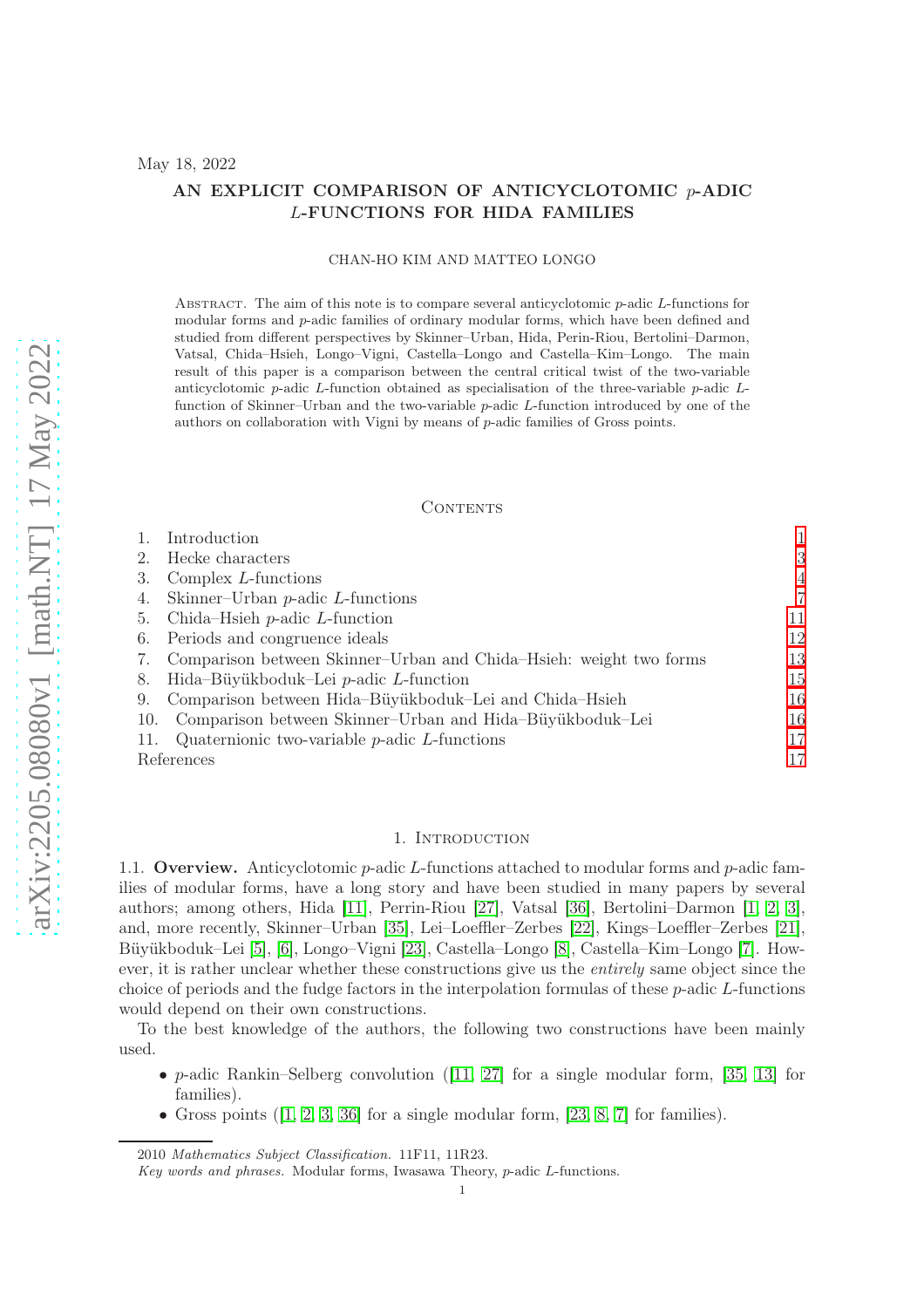Our main goal is to clarify the relation between these different constructions of p-adic Lfunctions. We start by recalling the three-variable  $p$ -adic L-function of Skinner–Urban [\[35\]](#page-17-2), and their two-variable and one-variable anticyclotomic specialisations; this  $p$ -adic  $L$ -function is constructed, as mentioned before, by means of  $p$ -adic Rankin–Selberg products for families of modular forms. We then recall the construction of the  $p$ -adic  $L$ -function via Gross points, following the description given by Chida–Hsieh [\[9\]](#page-17-11), which generalises the constructions of Vatsal and Bertolini–Darmon. In Theorem [7.1,](#page-13-0) we give a detailed proof of the well-known relation between the one-variable anticyclotomic specialisation of Skinner–Urban's  $p$ -adic  $L$ -function and Chida–Hsieh's p-adic L-function for the case of weight 2 modular forms. We then recall Hida–Perrin-Riou's one-variable anticyclotomic p-adic L-function, following the construction of Büyükboduk–Lei [\[5\]](#page-17-5), and compare it with (a twist of) the one-variable anticyclotomic Skinner–Urban p-adic L-function (Theorem [10.1,](#page-15-2) which can also be obtained from results of [\[5\]](#page-17-5) via a more indirect method).

The main result of this paper is to give a more detailed and complete proof of [\[7,](#page-17-9) Theorem 5.3] in which we compare the two-variable anticyclotomic specialisation of the central critical twist of the Skinner–Urban  $p$ -adic L-functions and the two-variable anticyclotomic  $p$ -adic Lfunction constructed by one of the authors of this paper in collaboration with Vigni in [\[23\]](#page-17-7) by means of compatible families of Gross points.

<span id="page-1-0"></span>1.2. Statement of the main results. Let  $N \geq 1$  be an integer and  $p \nmid N$  a prime number. Let  $f \in S_k(\Gamma_0(Np))$  be a p-ordinary p-stabilized newform of trivial character. This means that f is either new at p or the ordinary p-stabilisation of a newform  $f_0$  of level  $\Gamma_0(N)$ .

Fix embeddings  $\iota_p : \overline{\mathbb{Q}} \hookrightarrow \overline{\mathbb{Q}}_p$  and  $\iota_\infty : \overline{\mathbb{Q}} \hookrightarrow \mathbb{C}$ . Let  $L/\mathbb{Q}_p$  be a finite extension which contains all Fourier coefficients of  $f$ , and  $\mathbb{I}$  be a finite flat extension of the Iwasawa algebra  $\mathcal{O}_L[[W]]$  where  $\mathcal{O}_L$  is the valuation ring of L. Let  $f \in [[q]]$  be the p-adic family of ordinary modular forms of tame level  $N$  passing through  $f$ .

Let  $K/\mathbb{Q}$  a quadratic imaginary field of discriminant D such that  $(Np, D) = 1$  and let  $\Gamma_K^- \simeq \mathbb{Z}_p$  be the Galois group of the anticylotomic  $\mathbb{Z}_p$ -extension of K. Factor  $N = N^+N^$ where a prime divides  $N^-$  if and only if it is inert in K. Denote  $\bar{\rho}$  the residual representation attached to f. We assume throughout that the following conditions are satisfied:

**Assumption 1.1.** (1)  $\bar{\rho}$  is ordinary, irreducible, and *p*-distinguished.

- (2)  $N^-$  is a square-free product of an odd number of primes.
- (3)  $\bar{\rho}$  is ramified at all primes dividing  $N^+$  which are congruent to 1 modulo p.
- (4)  $\bar{\rho}$  is ramified at all primes dividing  $N^-$ .
- $(5)$  p splits in K.

Let S be the set of rational primes dividing  $ND$ . We consider the following p-adic Lfunctions:

- $L_{S,\mathbb{I}}^{\text{SU}} \in \mathbb{I}[\Gamma_K^-]$ : this is the central critical twist of the two-variable anticyclotomic specialisation of the three-variable p-adic L-function of Skinner–Urban (see Definition [4.1](#page-9-0) for details on the construction of this p-adic L-function, and especially on the role of the critical twist).
- $L_{S,\mathbb{I}}^{\text{LV}} \in \mathbb{I}[\![\Gamma_K^-]\!]$ : this is the two-variable *p*-adic *L*-function constructed by means of Gross points in [\[23\]](#page-17-7) and studied in [\[8\]](#page-17-8) and [\[7\]](#page-17-9), with Euler factors at all primes dividing S removed (see [§11](#page-16-0) for more details).

**Theorem 1.2.** Under Assumption 1.1, we have  $(L_{S,\mathbb{I}}^{\text{SU}}) = (L_{S,\mathbb{I}}^{\text{LV}})$  as ideals in  $\mathbb{I}[\![\Gamma_K^-]\!]$ .

Applications of this results to some conjectures stated in [\[23\]](#page-17-7) on the relation between  $(L^{\text{LV}})$ and the characteristic ideal of the Selmer group of Hida's big ordinary Galois representation attached to f is given in [\[19\]](#page-17-12).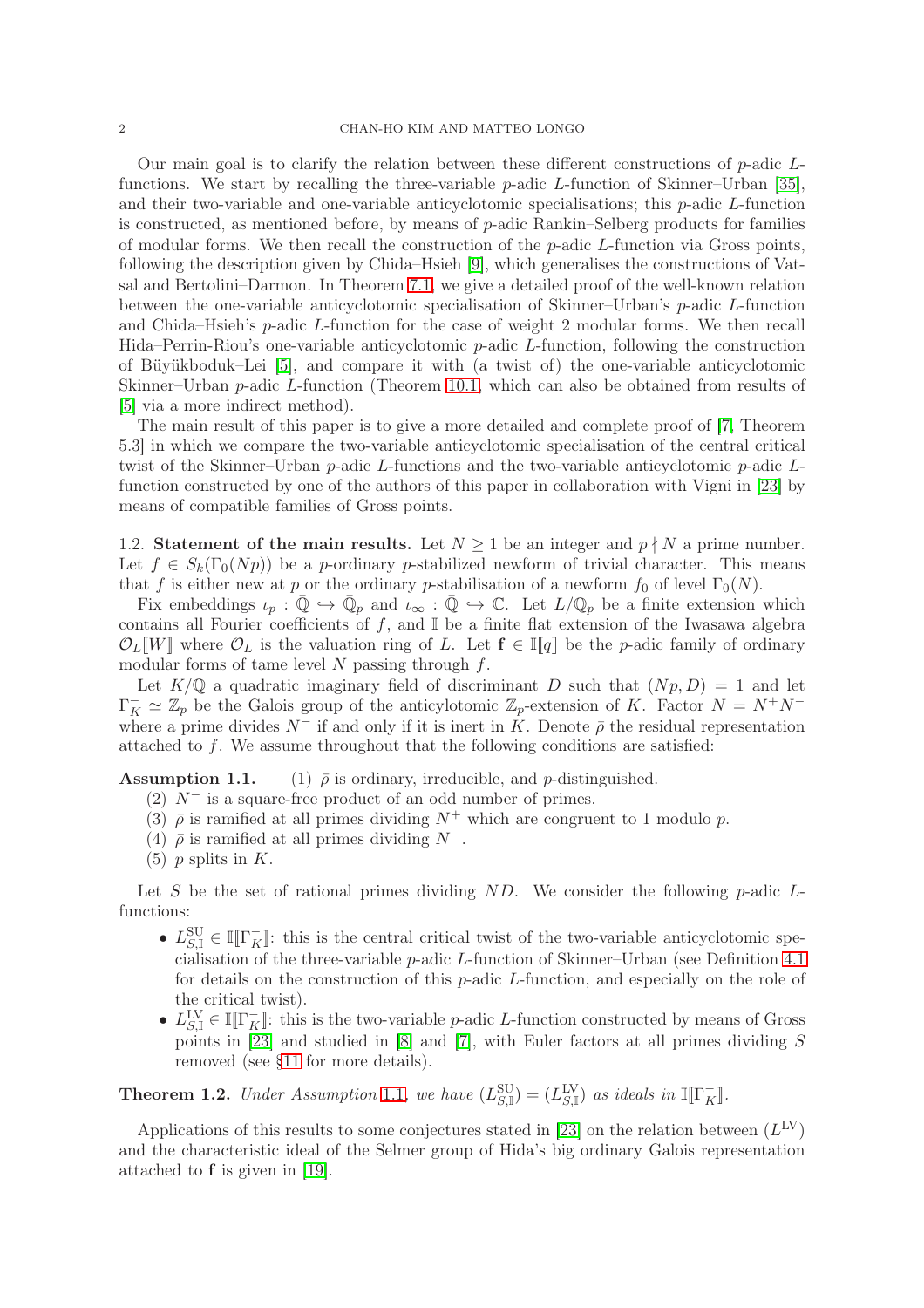Acknowledgments. The authors would like to thank F. Castella, M.-L. Hsieh, K. Büyükboduk and A. Lei for useful discussions. Kim was partially supported by a KIAS Individual Grant (SP054103) via the Center for Mathematical Challenges at Korea Institute for Advanced Study and by the National Research Foundation of Korea (NRF) grant funded by the Korea government(MSIT) (No. 2018R1C1B6007009). Longo was partially supported by PRIN 2017 Geometric, algebraic and analytic methods in arithmetic and INDAM GNSAGA.

#### 2. Hecke characters

<span id="page-2-0"></span>2.1. Algebraic Hecke characters. We simply write x both for an element in  $\overline{Q}$  and for the corresponding element  $\iota_{\infty}(x)$  in C. Let K be an imaginary quadratic field of discriminant D. Denote by  $\mathfrak d$  the different ideal of K and by  $\mathcal O_K$  the ring of its algebraic integers.

Recall that an *algebraic Hecke character* of infinite type  $(t_1, t_2) \in \mathbb{Z} \times \mathbb{Z}$ , with values in a finite extension E of Q, and conductor f is a homomorphism  $\chi : I_f \to E^\times$  from the group of ideals  $I_f$  of K prime to an integral ideal f of  $\mathcal{O}_K$  to  $E^{\times}$ , such that on principal ideals  $(a)$ generated by an element  $\alpha \equiv 1 \pmod{\mathfrak{f}}$  we have  $\chi(a) = a^{t_1} \bar{a}^{t_2}$ , where  $x \mapsto \bar{x}$  is the non-trivial automorphism of  $Gal(K/\mathbb{Q})$ .

Alternatively, one can also define an algebraic Hecke character to be a homomorphism of groups  $\chi_{\mathbb{A}} : \mathbb{A}_K^{\times} \to E^{\times}$ , where  $\mathbb{A}_K$  is the adele ring of K, such that  $\chi_{\mathbb{A}}^{-1}$  $\mathbb{A}^{-1}(1)$  is open in  $\mathbb{A}_K^{\times}$ , the restriction of  $\chi_{\mathbb{A}}$  to  $K^{\times}$  is equal to  $a \mapsto a^{t_1} \bar{a}^{t_2}$ , and  $\chi_{\mathbb{A}}(\pi_{\mathfrak{q}}) = \chi(\mathfrak{q})$  for any prime ideal q not dividing f, where  $\pi_{\mathfrak{q}}$  is the adele having one uniformizer parameter at q and all other components equal to 1; see [\[31,](#page-17-13) Chapter 0], [\[26,](#page-17-14) Chapter VII, §6] for more details. We write  $\chi_v$  for the composition  $K_v^{\times} \to \mathbb{A}_K^{\times}$  $K \nightharpoonup K^{\times}$ , where the map  $K_v^{\times} \to \mathbb{A}_K^{\times}$  is the embedding to the v-component. We write  $\chi_{\mathbb{A}} = \otimes \chi_v$ ; we write simply  $\chi$  for  $\chi_{\mathbb{A}}$ , and use  $\chi_{\mathbb{A}}$  (or  $\otimes_v \chi_v$ ) only when we need to distinguish between  $\chi$  and  $\chi$ <sup> $\chi$ </sup> (or between  $\chi$  and  $\otimes_v \chi_v$ ); we will also simply call  $\chi$  an Hecke character, omitting algebraic. As a piece of notation, for any finite place v of K, denote  $\mathfrak{p}_v$  the associated prime ideal, and for any prime ideal  $\mathfrak{p}$  of K, we denote  $v_{\mathfrak{p}}$  the associated finite place.

Remark 2.1. When we consider the interpolation formula for anticyclotomic p-adic L-functions of modular forms, the p-adic characters are assumed to be locally algebraic as reviewed in  $§5.$  $§5.$  Note that the complex avatars of  $p$ -adic locally algebraic anticyclotomic characters are algebraic Hecke characters.

2.2. Gauss sums. Let  $\chi = \otimes \chi_v : \mathbb{A}_K^\times \to \bar{\mathbb{Q}}^\times$  be a Hecke character. For each prime  $\ell$  of  $\mathbb{Q}$ , we write  $\chi_{\ell}$  for the character of  $K_{\ell}^{\times}$  $\chi_{\ell}$  given by the product of the characters  $\chi_{v}$  for  $v \mid \ell$ , where  $K_{\ell} = K \otimes_{\mathbb{Q}} \mathbb{Q}_{\ell} = \prod_{v|\ell} K_v$ . Denote by  $c_{\chi_{\ell}}$  the conductor ideal of  $\chi_{\ell}$ , where, following [\[35,](#page-17-2) §8.1.1], this is an ideal in  $\mathcal{O}_{\ell} = \mathcal{O}_K \otimes_{\mathbb{Z}} \mathbb{Z}_{\ell}$ ; so when  $\ell$  splits in  $K$ ,  $c_{\chi_{\ell}}$  is identified with a pair of residue classes of integers in  $\mathcal{O}_{\ell} \simeq \mathbb{Z}_{\ell} \times \mathbb{Z}_{\ell}$ . Let  $d_{\ell}$  be a generator of the ideal  $\mathfrak{d} \mathcal{O}_{\ell}$ . Let  $e_{\infty}(x) = e(x) = e^{2\pi ix}$  and  $e_{\ell}(1/\ell) = e(-1/\ell)$  for rational primes  $\ell$  be the standard additive characters ([\[35,](#page-17-2) §8.1.2]). The *local Gauss sum* of  $\chi_{\ell}$  is given by

$$
\mathfrak{g}(\chi_{\ell},c_{\chi_{\ell}}d_{\ell})=\sum_{a\in(\mathcal{O}_{\ell}/c_{\chi_{\ell}})^{\times}}\chi_{\ell}(a)\cdot e_{\ell}\left(\text{Tr}_{\mathcal{K}_{\ell}/\mathbb{Q}_{\ell}}(a/c_{\chi_{\ell}}d_{\ell})\right),
$$

and the *global Gauss sum* of  $\chi$  is defined by

$$
\mathfrak{g}(\chi) = \mathfrak{g}(\otimes \chi_v) = \prod_{\ell} \chi_{\ell}^{-1}(c_{\chi_{\ell}}d_{\ell}) \cdot \mathfrak{g}(\chi_{\ell}, c_{\chi_{\ell}}d_{\ell}).
$$

A Hecke character  $\chi$  is said to be *unitary* if  $\chi : \mathbb{A}_K^{\times} \to \mathbb{S}^1$  where  $\mathbb{S}^1$  is the unit circle in  $\overline{\mathbb{Q}}^{\times}$ . Also, a Hecke character  $\chi$  is said to be *anticyclotomic* if  $\chi(x) = 1$  for all  $x \in \mathbb{A}_{\mathbb{Q}}^{\times}$  $\mathbb{Q}$ . Note that unitary Hecke characters have infinite type  $(m, -m)$  for some integer m. A Hecke character  $\chi : \mathbb{A}_K^\times \to \overline{\mathbb{Q}}^\times$  is said to be an *idele class character* if  $\chi$  is trivial on  $K^\times$ .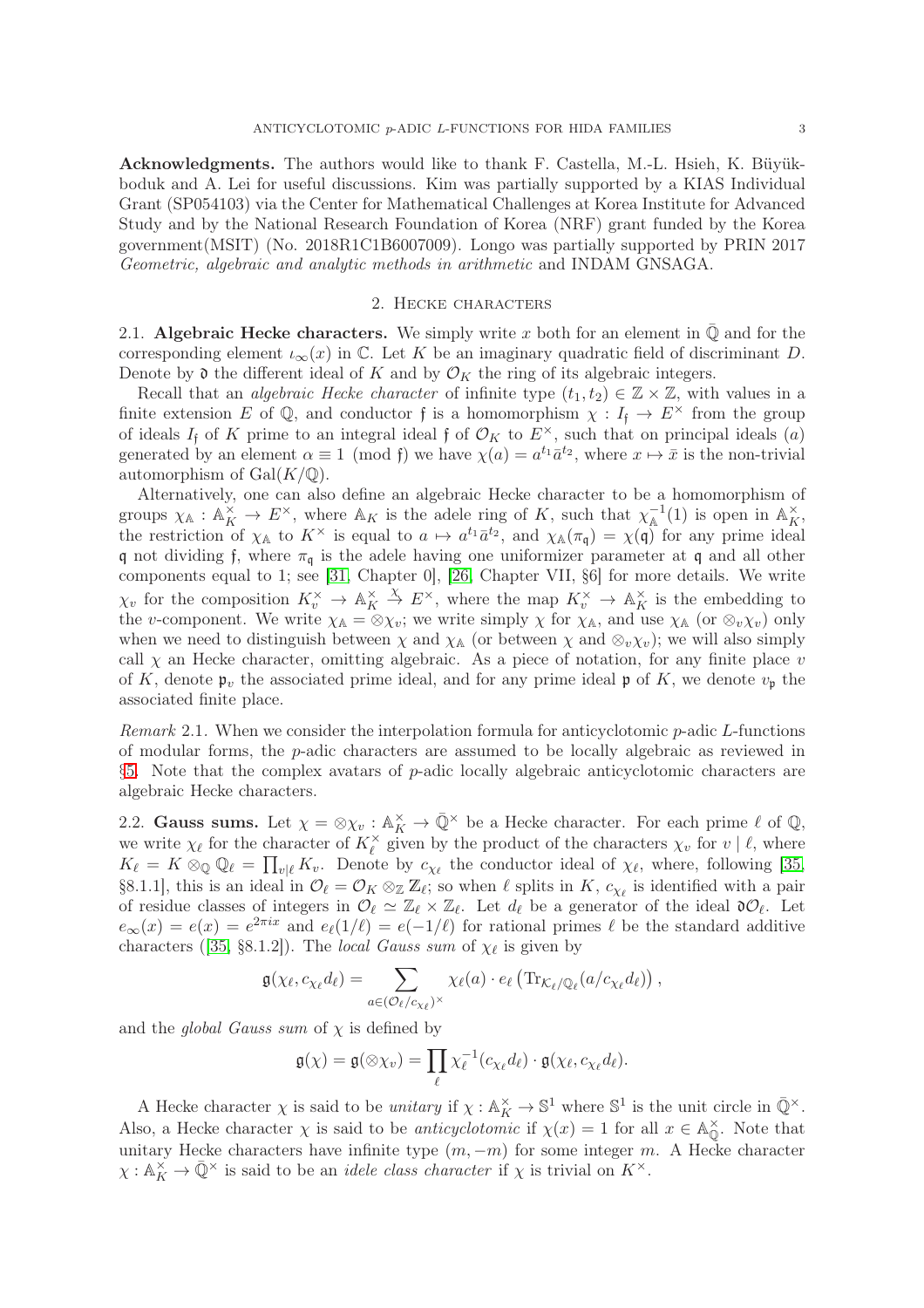<span id="page-3-4"></span>**Lemma 2.2.** Let  $\chi$  be an anticyclotomic unitary Hecke character of conductor  $p^n\mathcal{O}_K$ . Assume  $p = \mathfrak{p} \bar{\mathfrak{p}}$  is split in K. Then  $\mathfrak{g}(\chi) = \pm p^n$ .

*Proof.* We first claim that  $\chi_{\mathfrak{p}} = \chi_{\overline{\mathfrak{p}}}^{-1}$ . Let  $\mathbf{x} = (1, \dots, 1, x, 1, \dots) \in \mathbb{A}_{\mathbb{Q}}^{\times}$  where  $x \in \mathbb{Q}_p$  and all other components of **x** are equal to 1. Denote by  $\mathbf{x}_K$  the image of **x** in  $\mathbb{A}_K^{\times}$ . Then both components of  $\mathbf{x}_K = (x_v)$  at  $\mathfrak{p}$  and  $\bar{\mathfrak{p}}$  are x and all other components of  $\mathbf{x}_K$  equal to 1. Since  $\chi$  is anticyclotomic,  $\chi$  is trivial on  $\mathbb{A}_{\mathbb{O}}^{\times}$  $_{\mathbb{Q}}^{\times}$ . Thus, we have

<span id="page-3-1"></span>
$$
\chi_p(\mathbf{x}_K) = \chi_{\mathfrak{p}}(x) \cdot \chi_{\bar{\mathfrak{p}}}(x) = \prod_{w \nmid p} \chi_w^{-1}(1) = 1.
$$

The claim now follows from the isomorphism  $\mathcal{O}_p/p^n\mathcal{O}_p \simeq \mathbb{Z}/p^n\mathbb{Z} \oplus \mathbb{Z}/p^n\mathbb{Z}$  since p splits in K. In particular, since  $\chi$  is unitary, we have

$$
\mathfrak{g}(\bar{\chi}_{\mathfrak{p}}) = \mathfrak{g}(\chi_{\bar{\mathfrak{p}}})
$$

where we write  $\bar{\chi}_{\mathfrak{p}}(x) = \overline{\chi_{\mathfrak{p}}(x)}$ ,  $\mathfrak{g}(\chi_{\mathfrak{p}}) = \mathfrak{g}(\chi_{\mathfrak{p}}, p^n)$  and  $\mathfrak{g}(\chi_{\mathfrak{p}}) = \mathfrak{g}(\chi_{\mathfrak{p}}, p^n)$ .

We now compute the Gauss sum. Since the conductor of  $\chi$  is  $p^n$ , all terms  $\mathfrak{g}(\chi_{\ell}, c_{\chi_{\ell}}d_{\ell})$  with  $\ell \neq p$  are equal to 1. Also,  $\chi_{\ell}(p^n d_{\ell}) = 1$  for all  $\ell \neq Dp$ . If  $v | \ell$  is a prime ideal of K dividing  $\mathfrak{d}$ , where  $\ell$  is a rational prime, then  $(d_{\ell}^2) = (\ell)$ . Since  $\chi$  is anticyclotomic, this forces  $\chi_v(d_{\ell}) = \pm 1$ . Finally, we study the local Gauss sum at p. Since  $p \nmid D$ , we have  $(d_p) = (1)$ , and, using that  $p$  splits in  $K$ , one easily shows that

(2.2) 
$$
\mathfrak{g}(\chi) = \mathfrak{g}(\chi_{\mathfrak{p}}) \cdot \mathfrak{g}(\chi_{\overline{\mathfrak{p}}}).
$$

By [\[24,](#page-17-15) Proposition 2.2(ii)], using that  $f_{\chi} = p^{n}$ , we have

(2.3) 
$$
\mathfrak{g}(\chi_{\mathfrak{p}}) \cdot \mathfrak{g}(\bar{\chi}_{\mathfrak{p}}) = \chi_{\mathfrak{p}}(-1) \cdot p^n,
$$

<span id="page-3-0"></span>and combining [\(2.1\)](#page-3-1), [\(2.2\)](#page-3-2) and [\(2.3\)](#page-3-3) completes the proof because  $\chi^2_{\mathfrak{p}}(-1) = \chi_{\mathfrak{p}}(1) = 1.$   $\Box$ 

#### <span id="page-3-3"></span><span id="page-3-2"></span>3. Complex L-functions

3.1. L-functions of modular forms. Let  $f = \sum_{n\geq 1} a_n q^n \in S_k(\Gamma_0(N))$  be a normalized eigenform where  $q = e^{2\pi i}$ . The complex *L*-function of f

$$
L(f,s) = \sum_{n=1}^{\infty} \frac{a_n}{n^s}
$$

converges absolutely for  $s \in \mathbb{C}$  with  $\Re(s) > k/2+1$ , satisfies a functional equation, and extends to an entire function. Also,  $L(f, s)$  admits the Euler product

$$
L(f,s) = \prod_{\ell} L_{\ell}(f,s).
$$

where  $L_{\ell}(f, s) = (1 - a_{\ell} \ell^{-s} + \ell^{k-1-2s})^{-1}$  and  $\ell$  runs over all primes. We refer to [\[10,](#page-17-16) §5.9 and 5.10]) for details.

3.2. L-functions of Hecke characters. Let  $K/\mathbb{Q}$  be a quadratic imaginary field of discriminant D, and let  $\chi : \mathbb{A}_{K}^{\times} \to \mathbb{S}^{1}$  be a unitary Hecke character. Denote by f conductor of  $\chi$  and assume that it has infinite type  $(m, -m)$  for some integer m (see [\[26,](#page-17-14) Ch. VII, §6]). Write  $\mathbb{N} = \mathbb{N}_{K/\mathbb{Q}}$  for the norm operator on ideals of K; we shall adopt the same symbol for the corresponding map on ideles, and for the norm map in Galois theory, but the context will clarify the meaning. We can then consider the L-function

$$
L(\chi, s) := \sum_{\mathfrak{a}} \frac{\chi(\mathfrak{a})}{\mathbb{N}(\mathfrak{a})^s}
$$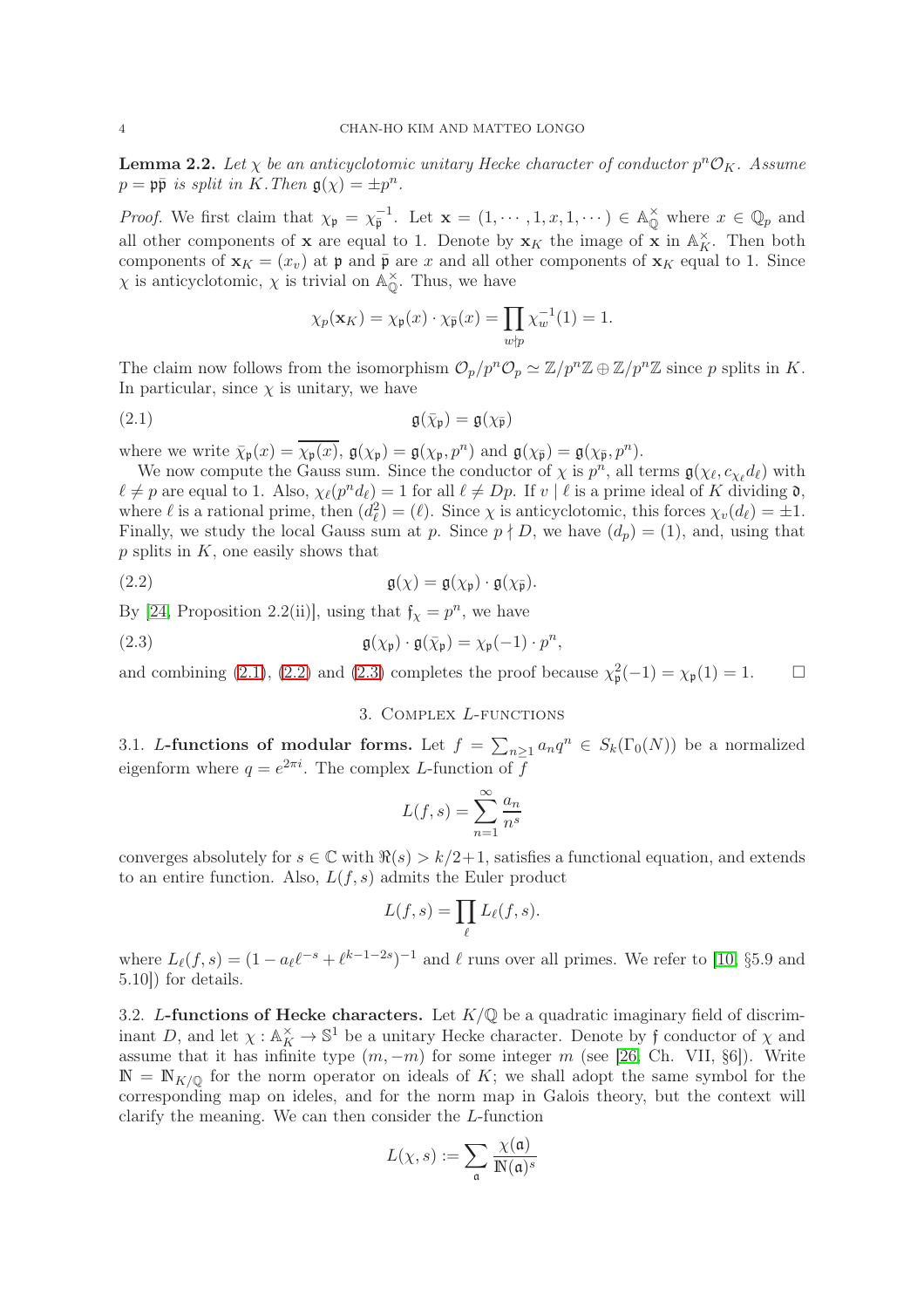where the sum is over all integral ideals  $\alpha$ , with the convention that  $\chi(\alpha) = 0$  if  $\alpha$  is not coprime with f. Then  $L(\chi, s)$  converges absolutely and uniformly for  $\Re(s) \geq 1 + \delta$  for all  $\delta > 0$ , and admits as the Euler product

$$
L(\chi,s)=\prod_{\mathfrak{q}}(1-\chi(\mathfrak{q})\mathbb{N}(\mathfrak{q})^{-s})^{-1}
$$

<span id="page-4-1"></span>over all prime ideals  $\mathfrak q$  of  $K$  ([\[26,](#page-17-14) Proposition 8.1]).

3.3. Theta series. Let  $\chi$  be a Hecke character of K of infinite type  $(m, 0)$  where  $m \geq 0$  is an integer. We put

$$
g_\chi(z) := \sum_{\mathfrak{a}} \chi(\mathfrak{a}) e^{2\pi i \mathbb{N}(\mathfrak{a}) z}
$$

where the sum runs over all integral ideals  $\mathfrak{a}$  of K. The formal series above can also be written as  $g_{\chi}(q) = \sum_{n\geq 0} b_n q^n$  with  $b_n = \sum_{\mathbb{N}(\mathfrak{a})=n} \chi(\mathfrak{a})$ . Then  $g_{\chi}$  is a modular form of weight  $m+1$ , level  $M = |D| \cdot \mathbb{N}(\mathfrak{f})$  and character  $\psi_{g_X}$  defined for  $x \in \mathbb{Z}$  by

$$
\psi_{g_{\chi}}(x) = \chi_D(x)\chi((x))\text{sgn}(x)^M
$$

where  $\chi_D$  is the quadratic character associated to K. Also,  $g_\chi$  is a cusp form unless  $m = 0$ and  $\chi$  is the composition of N with a Dirichlet character. See [\[25,](#page-17-17) Theorem 4.8.2]. When  $g_{\chi}$ is a cusp form, we have  $L(g_X, s) = L(\chi, s)$ .

<span id="page-4-0"></span>Remark 3.1. The formulation in [\[25,](#page-17-17) Theorem 4.8.2] and [\[16,](#page-17-18) §12.3] is slightly different. One fixes a Hecke character  $\xi$  such that  $\xi((a)) = (a/|a|)^u$  for  $a \equiv 1 \pmod{\mathfrak{f}}$  and considers the modular form  $\sum_{\alpha} \xi(\mathfrak{a}) \mathbb{N}(\mathfrak{a})^{u/2} e^{2\pi i \mathbb{N}(\mathfrak{a})z}$ . Since such a  $\xi$  has infinity type  $(u/2, -u/2)$ , we see that  $\chi = \xi \cdot \mathbb{N}^{u/2}$  has infinity type  $(u, 0)$ , and we obtain the previous formulation.

By [\[16,](#page-17-18) p. 214] and taking into account the previous Remark [3.1,](#page-4-0)  $g_\chi$  satisfies the following transformation formula:

$$
(g_{\chi})_{|m+1}W_{|D|\cdot N(\mathfrak{f})} = \frac{\mathfrak{g}(\xi)}{i^{2m-1}N(\mathfrak{f})^{1/2}} \cdot g_{\bar{\chi}},
$$

where f is the conductor of  $\xi$  and  $W_{|D| \cdot N(f)} = \begin{pmatrix} 0 & -1 \\ |D| \cdot N(f) & 0 \end{pmatrix}$  is the Atkin–Lehner involution; here the action of matrices  $\gamma = \begin{pmatrix} a & b \\ c & d \end{pmatrix} \in GL_2(\mathbb{R})$  with positive determinant on modular form f is via the formula  $f_{\vert \ell} \gamma(z) = \det(\gamma)^{\ell/2} (cz+d)^{-\ell} f(\gamma(z))$ . In particular, if  $\xi$  is an anticyclotomic unitary Hecke character of conductor  $p^n \mathcal{O}_K$ , and  $p = \mathfrak{p} \bar{\mathfrak{p}}$  is split in K, then  $\frac{\mathfrak{g}(\xi)}{i^{2m-1} \mathbb{N}(\mathfrak{f})^{1/2}} = \pm i^{2m-1}$ .

3.4. Artin formalism. For a field  $F$ , denote by  $G_F$  the absolute Galois group of  $F$ .

Let  $\chi : \mathbb{A}_K^\times / K^\times \to \overline{\mathbb{Q}}^\times$  be a Hecke character. Let  $K^{\text{ab}}$  be the maximal abelian extension of K and denote by  $G_K^{\text{ab}} := \text{Gal}(K^{\text{ab}}/K)$ . Let  $\sigma_\chi$  be the character of  $G_K^{\text{ab}}$  obtained by composing with the inverse of the geometrically normalized reciprocity map

$$
\operatorname{rec}_{K}: \mathbb{A}_{K}^{\times}/K^{\times} \to \operatorname{Gal}(K^{\mathrm{ab}}/K)
$$

taking uniformizers to geometric Frobenius maps. More precisely, for a finite place  $v$  of  $K$ , we have  $\operatorname{rec}_K(\pi_v) = \operatorname{frob}_v$  where  $\pi_v$  is a uniformizer of  $K_v$  and frob<sub>v</sub> is a geometric Frobenius at v. Note that frob<sub>v</sub> is well-defined only in  $G_v/I_v$  where  $G_v = G_{K_v}$  and  $I_v$  is the inertia subgroup of  $G_v$ . In other words, we have

$$
\sigma_{\chi}: G_K^{\mathrm{ab}} \stackrel{\mathrm{rec}_{K}^{-1}}{\longrightarrow} \mathbb{A}_K^\times/K^\times \stackrel{\chi}{\longrightarrow} \bar{\mathbb{Q}}^\times.
$$

Viewing  $\sigma_X : G_K \longrightarrow \overline{\mathbb{Q}}^\times$  as a character of  $G_K$  via the canonical projection  $G_K \twoheadrightarrow G_K^{\text{ab}}$ , we consider the induced representation  $\mathrm{Ind}_{\chi} := \mathrm{Ind}_{G_K}^{G_{\mathbb{Q}}}(\sigma_{\chi})$  defined by

$$
\mathrm{Ind}_{\chi}:=V_{\chi}\otimes_{\mathbb{Z}[G_K]}\mathbb{Z}[G_{\mathbb{Q}}]
$$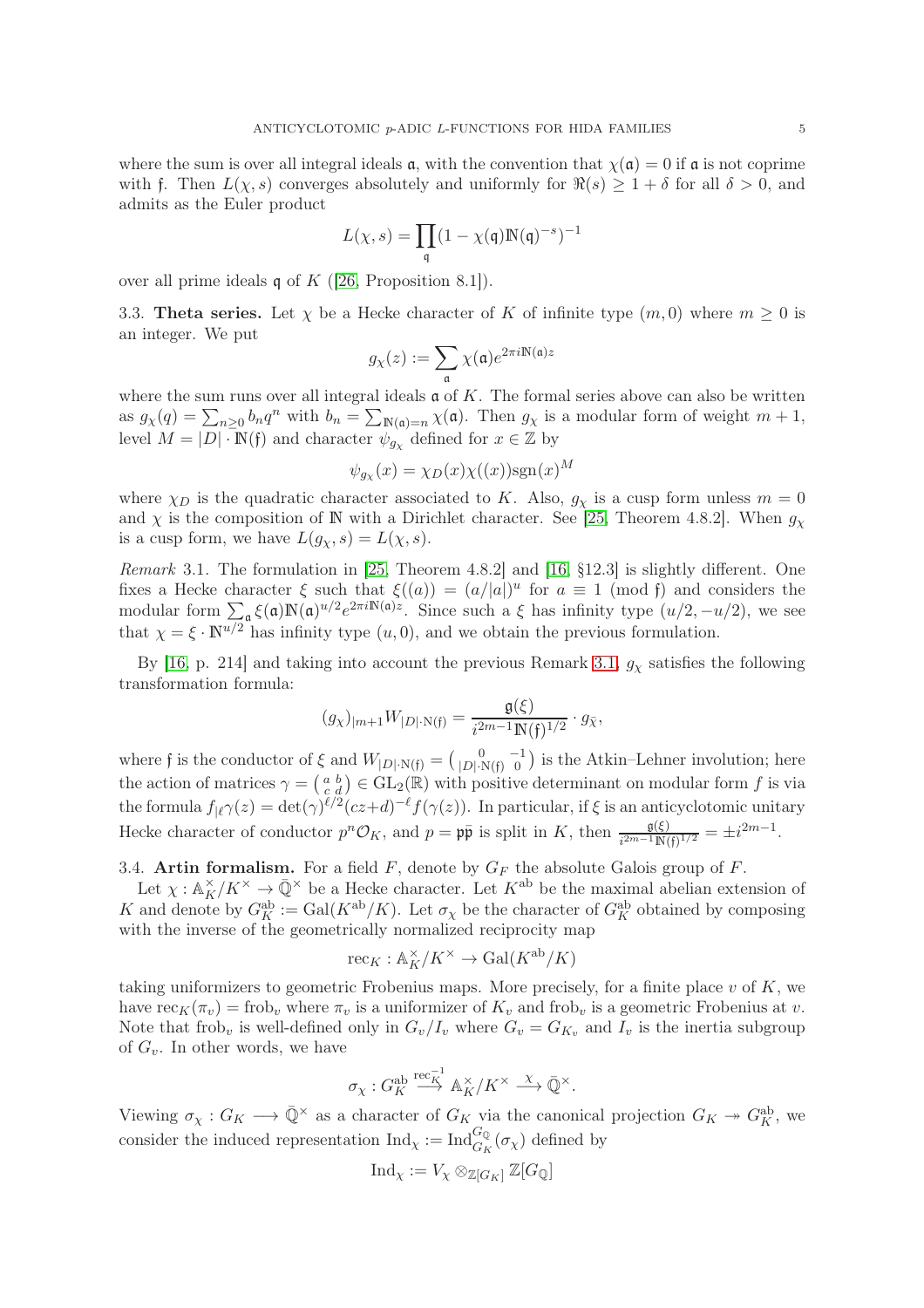where  $V_\chi$  is the one-dimensional  $\overline{\mathbb{Q}}$ -vector space realizing the character  $\sigma_\chi$ . Since  $[K:\mathbb{Q}]=2$ , this is a 2-dimensional  $\overline{\mathbb{Q}}$ -vector space which can be explicitly described as a direct sum  $M_1 \oplus M_2$ with  $M_1$  and  $M_2$  both isomorphic to  $V_\chi$  as  $G_K$ -modules, and such that the non-trivial element  $\tau$  of Gal(K/Q) permutes the two components  $M_1$  and  $M_2$  in the sense that  $\tau(x,0) = (0,x)$ for all  $x \in M_1$ . See [\[4,](#page-16-5) Ch. III, §5].

Suppose now that  $\chi$  is of finite order, and therefore the corresponding character  $\sigma_{\chi}$  factors through the Galois group of a finite abelian extension of  $\mathbb{Q}$ . By considering the Artin formalism [\[30\]](#page-17-19), we have

$$
L(\sigma_{\chi}, s) = L(\chi, s) = L(\text{Ind}_{\chi}, s).
$$

3.5. Twisted L-functions. For each prime  $\ell$ , we fix an embedding  $\iota_{\ell} : \overline{\mathbb{Q}} \hookrightarrow \overline{\mathbb{Q}}_{\ell}$ . Let  $F =$  $\mathbb{Q}(a_n : n \ge 1)$  be the Hecke field of f, and  $\mathcal{O}_F$  its ring of integers. For each prime ideal  $\lambda$  of  $\mathcal{O}_F$  lying above a rational prime  $\ell$ , consider the  $\lambda$ -adic modular Galois representation

$$
\rho_{f,\lambda}: G_{\mathbb{Q}} \longrightarrow \text{GL}_2(F_{\lambda})
$$

attached to f where  $F_{\lambda}$  is the completion of F at  $\lambda$  which is compatible with  $\iota_{\ell}$ . Then  $\{\rho_{f,\lambda}\}_{\lambda}$ forms a compatible family of Galois representations.

Let  $L_{\lambda}$  be a finite extension of  $\mathbb{Q}_{\ell}$  containing  $F_{\lambda}$  and the values of  $\chi$ . By extension of scalars, we can view both  $\rho_{f,\lambda}$  and Ind<sub>x</sub> as representations of  $G_{\mathbb{Q}}$  on the  $L_{\lambda}$ -vector spaces  $V_{f,\lambda} \simeq L^{\oplus 2}$  and  $V_{\chi} \simeq L$ . We also view  $\sigma_{\chi}$  as a  $L_{\lambda}$ -valued character. We define the tensor product representation  $\rho_{f,\lambda} \otimes \text{Ind}_{\chi}$  of  $G_{\mathbb{Q}}$  as follows. Define the map

$$
\rho_{f,\lambda} \otimes \text{Ind}_{\chi}: G_{\mathbb{Q}} \to \text{Aut}_{L_{\lambda}}(W_{f,\chi})
$$

by

$$
(\rho_{f,\lambda}\otimes \mathrm{Ind}_{\chi})(g):=\rho_{f,\lambda}(g)\otimes \mathrm{Ind}_{\chi}(g)
$$

for any  $g \in G_{\mathbb{Q}}$ . Here,  $W_{f \otimes \chi} = V_{f,\lambda} \otimes \text{Ind}_{\chi}$  is a 4-dimensional  $L_{\lambda}$ -vector space. For each prime q not dividing  $\lambda$ , one may define the local Euler factors

$$
P_q(X) = \det (1 - X \cdot \text{frob}_q | (V_{f,\lambda} \otimes \text{Ind}_X)^{I_q})
$$

where  $I_q$  is the inertia subgroup at q and frob<sub>q</sub> is the geometric Frobenius at q. Then  $P_q(X)$ is independent of the choice of  $\lambda$ . Define

$$
L_q(f, \chi, s) = P_q(q^{-s})^{-1}
$$

for each prime  $q$ , and finally set

$$
L(f,\chi,s)=\prod_q L_q(f,\chi,s)
$$

<span id="page-5-0"></span>where the product is over all rational primes q.

3.6. Explicit Euler factors. In terms of Euler factors of  $L(f, s)$  and  $L(\chi, s)$ , one may express the above L-series as follows. First, write the Euler factors of f and  $g<sub>x</sub>$  as

$$
1 - a_q(f)q^{-s} + q^{k-1-2s} = (1 - \alpha_q(f)q^{-s})(1 - \beta_q(f)q^{-s})
$$

and

$$
1 - a_q(g_\chi)q^{-s} + \psi_{g_\chi}(q)q^{m-2s} = (1 - \alpha_q(g_\chi)q^{-s})(1 - \beta_q(g_\chi)q^{-s})
$$
  
ht of  $g$  is  $m + 1$ . We define their *L*-functions by

where the weight of  $g_\chi$  is  $m+1$ . We define their L-functions by

$$
L(f,s) = \prod_{q} (1 - \alpha_q(f)q^{-s})^{-1} (1 - \beta_q(f)q^{-s})^{-1}
$$

and

$$
L(\chi, s) = L(g_{\chi}, s) = \prod_{q} (1 - \alpha_{q}(g_{\chi})q^{-s})^{-1} (1 - \beta_{q}(g_{\chi})q^{-s})^{-1}
$$

.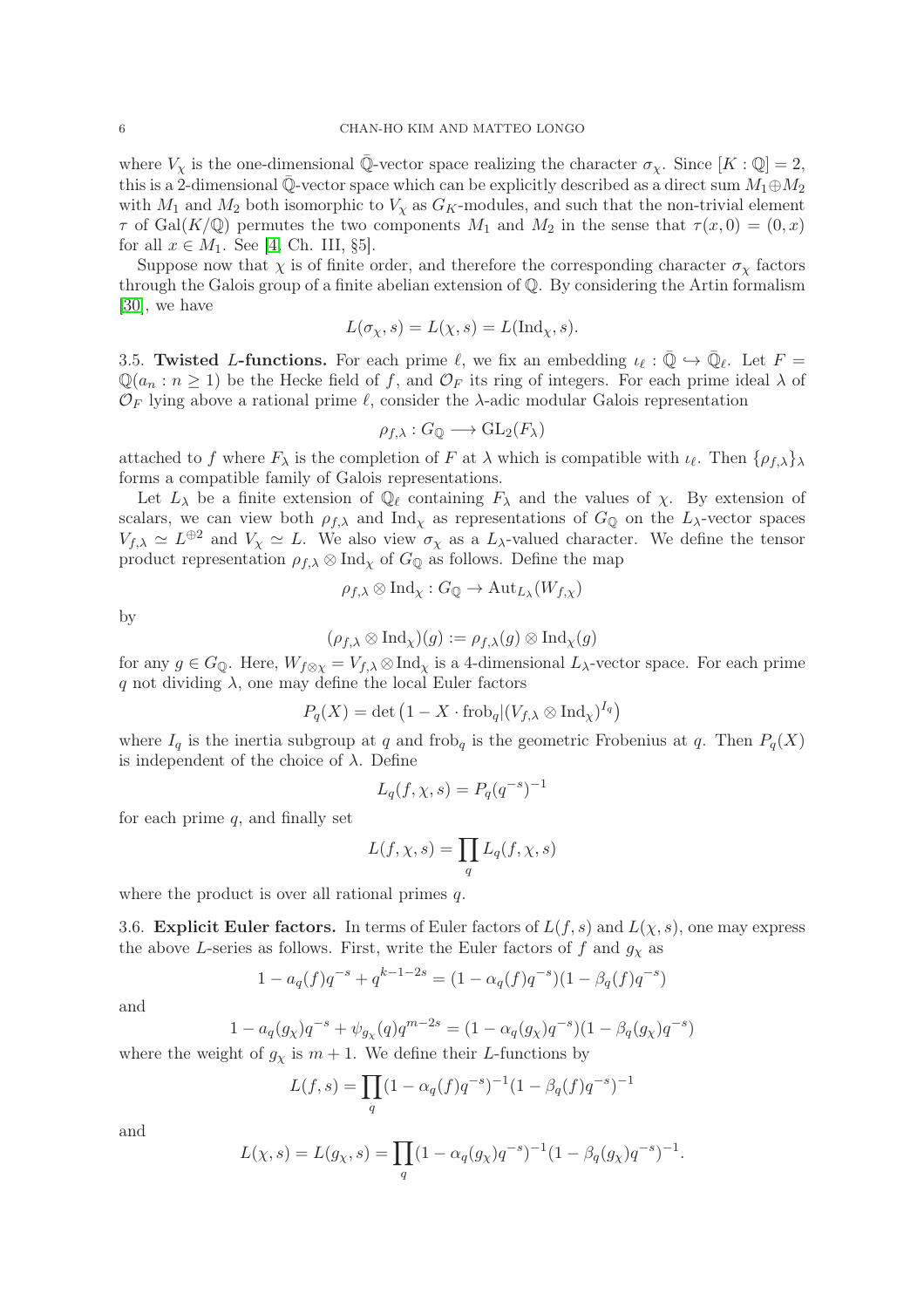The complex function

$$
D(f, g_\chi, s) := \sum_{n \ge 1} \frac{a_n(f) \cdot a_n(g_\chi)}{n^s}
$$

converges absolutely for  $\Re(s)$  sufficiently large, and extends to an entire function. If we put

$$
D_q(f, g_\chi, s) = (1 - \alpha_q(f)\beta_q(f)\alpha_q(g_\chi)\beta_q(g_\chi)q^{-2s})
$$
  
. 
$$
(1 - \alpha_q(f)\alpha_q(g_\chi)q^{-s})^{-1} \cdot (1 - \beta_q(f)\alpha_q(g_\chi)q^{-s})^{-1}
$$
  
. 
$$
(1 - \alpha_q(f)\beta_q(g_\chi)q^{-s})^{-1} \cdot (1 - \beta_q(f)\beta_q(g_\chi)q^{-s})^{-1},
$$

then  $D(f, g_x, s)$  admits the Euler product

$$
D(f, g_X, s) = \prod_q D_q(f, g_X, s).
$$

See [\[17,](#page-17-20) Lemma 15.9.4] or [\[32,](#page-17-21) §3] and [\[33,](#page-17-22) §3]. We also observe that

$$
1 - \alpha_q(f)\beta_q(f)\alpha_q(g_\chi)\beta_q(g_\chi)q^{-2s} = 1 - \psi_{g_\chi}(q)q^{k-1+(m+1)-1-2s}
$$
  
=  $L_q(\psi_{g_\chi}, 2s+2-(k+m+1))^{-1}$ 

where the weight of f is k and the weight of  $g_\chi$  is  $m + 1$ . By [\[17,](#page-17-20) Sec. 15], we have

$$
L_q(\rho_f \otimes \sigma_\chi, s) = (1 - \alpha_q(f)\alpha_q(g_\chi)q^{-s})^{-1} \cdot (1 - \beta_q(f)\alpha_q(g_\chi)q^{-s})^{-1}
$$

$$
\cdot (1 - \alpha_q(f)\beta_q(g_\chi)q^{-s})^{-1} \cdot (1 - \beta_q(f)\beta_q(g_\chi)q^{-s})^{-1}.
$$

Therefore, we have

$$
D_q(f,g_\chi,s)=L_q(\psi_{g_\chi},2s+2-(k+m+1))\cdot L_p(f,\chi,s),
$$

hence

$$
D(f, g_{\chi}, s) = L(\psi_{g_{\chi}}, 2s + 2 - (k + m + 1)) \cdot L(f, \chi, s).
$$

Remark 3.2. Since  $\chi$  is a character of  $G_K$ , these Euler factors can also run over primes of K. We have

$$
L_q(f, \chi, s) = \prod_{v|q} L_v(f, \chi, s)
$$

with

$$
L_v(f, \chi, s) := (1 - \chi(v) \cdot \alpha_{\mathbb{N}(v)}(f) \cdot \mathbb{N}(v)^{-s})^{-1} \cdot (1 - \chi(v) \cdot \beta_{\mathbb{N}(v)}(f) \cdot \mathbb{N}(v)^{-s})^{-1}
$$

where v is a prime of K dividing q,  $\chi(v) = \chi(\pi_v)$  with  $\pi_v$  is a uniformizer at v, and we put  $\alpha_{p^j}(f) := (\alpha_p(f))^j$  and  $\beta_{p^j}(f) := (\beta_p(f))^j$ .

3.7. **Partial L-functions.** If S is a finite number of primes, one may define

$$
L^S(f,\chi,s):=\prod_{q\not\in S}L_q(f,\chi,s).
$$

Obviously, one has (in the domain of absolute convergence)

$$
L(f, \chi, s) = L^{S}(f, \chi, s) \cdot \left( \prod_{q \in S} L_{q}(f, \chi, s) \right).
$$

Since each of the three factors can be extended to an holomorphic function, the principle of identity of analytic functions tells us that the above equality also holds on all the domain C of convergence.

#### 4. Skinner–Urban p-adic L-functions

<span id="page-6-0"></span>We follow the convention in [§1.2.](#page-1-0) In particular, Assumption 1.1 is satisfied from now on.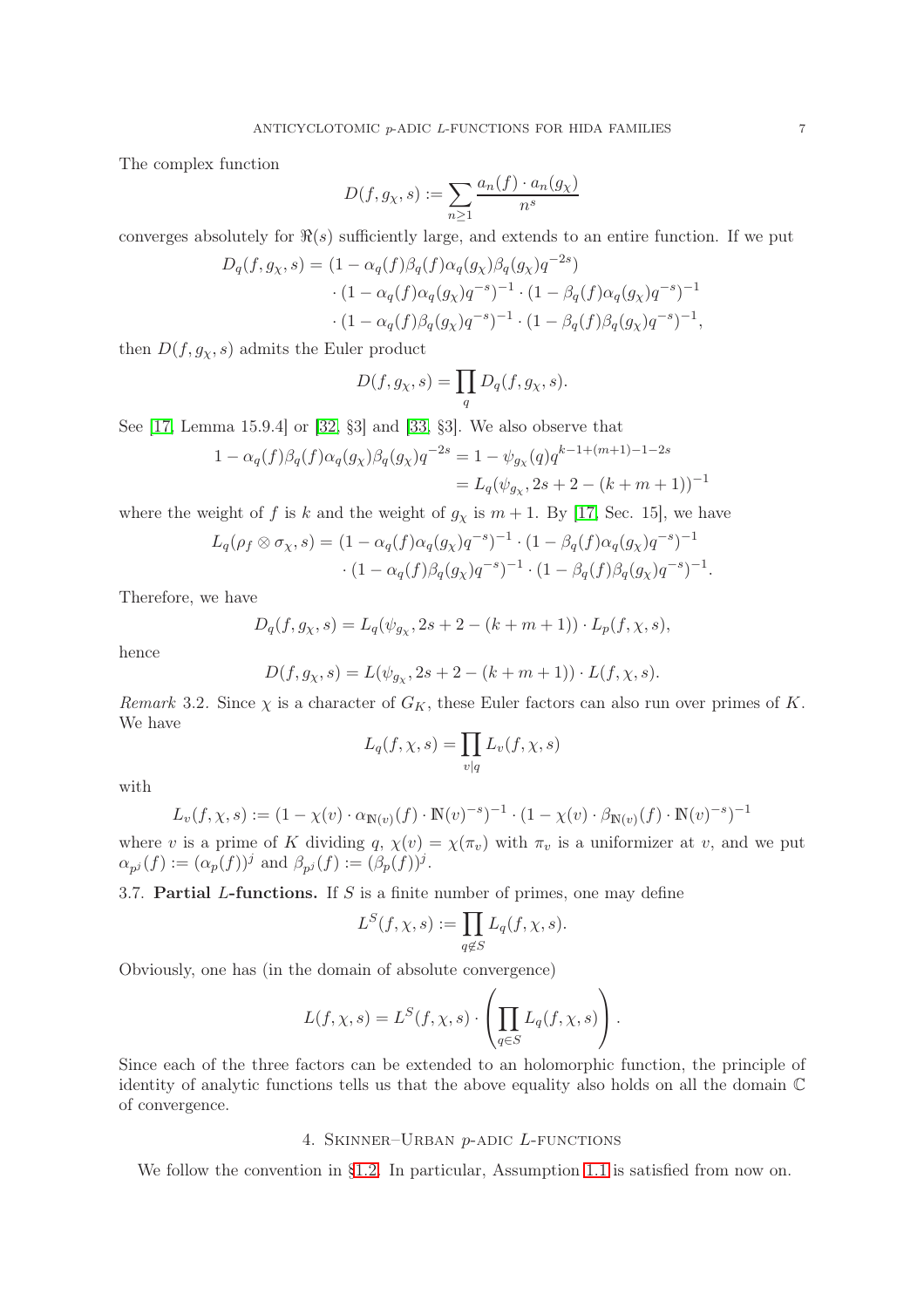4.1. **Hida families.** Let  $\mathbf{f} = \sum_{n \geq 1} \mathbf{a}(n) q^n \in \mathbb{I}[q]$  be the primitive branch of the Hida family passing through f; in particular, the character of f is then trivial and  $\mathbb{I}$  is a local reduced finite integral extension of  $\Lambda_W = \mathbb{Z}_p[W]$ , where W is an indeterminate, cf. [\[35,](#page-17-2) §3.3.9] (note that in the notation of *loc. cit.* we take  $\chi$  to be the trivial character).

We fix the notation and terminology from [\[35\]](#page-17-2). Let  $\Gamma_K \simeq \mathbb{Z}_p^2$  be the maximal  $\mathbb{Z}_p$ -extension of K, and denote  $\Gamma_K^+ \simeq \mathbb{Z}_p$  the cyclotomic  $\mathbb{Z}_p$ -extension of K and  $\Gamma_K^- \simeq \mathbb{Z}_p$  the anticyclotomic  $\mathbb{Z}_p$ -extension of K. Define Iwasawa algebras  $\Lambda_K^{\pm} = \mathbb{Z}_p[\![\Gamma_K^{\pm}]\!]$  and  $\Lambda_K = \mathbb{Z}_p[\![\Gamma_K]\!]$ . Fix an isomorphism  $\mathbb{Z}_p[\![\Gamma_K^{\pm}]\!] \simeq \mathbb{Z}_p[\![W]\!]$  sending a topological generator  $\gamma_{\pm}$  of  $\Gamma_K^{\pm}$  to  $W+1$ .

An arithmetic character  $\phi : \mathbb{I} \to \bar{\mathbb{Q}}_p$  is a continuous  $\mathbb{Z}_p$ -linear map whose restriction to  $\Lambda_W$ satisfies  $\phi(1+W) = \zeta(1+p)^{k_{\phi}-2}$ , where  $\zeta$  is a primitive  $p^{t_{\phi}-1}$ -root of unity, for some integer  $t_{\phi} > 1$ , and  $k_{\phi}$  is an integer; we call  $t_{\phi}$  the level of  $\phi$  and  $k_{\phi}$  the weight of  $\phi$  (see [\[35,](#page-17-2) §3.3.8]). Any arithmetic  $\phi: \mathbb{I} \to \overline{\mathbb{Q}}_p$  corresponds to an eigenform

(4.1) 
$$
\mathbf{f}_{\phi} \in S_2(\Gamma_0(N) \cap \Gamma_1(p^{t_{\phi}}), \chi_{\phi})
$$

of weight  $k_{\phi}$  and character  $\chi_{\phi}$  defined as follows. Write  $\chi_{\zeta} : \mathbb{Z}_p[[W]] \to \overline{\mathbb{Q}}_p$  for the arithmetic charachter defined by  $1 + W \mapsto \zeta$ . Then  $\chi_{\phi} = \chi_{\zeta^{-1}}$ , so that  $\chi_{\phi}(\gamma_+) = \zeta^{-1}$ . We finally view  $\phi_{\phi}$ as a Dirichlet character of  $(\mathbb{Z}/p^{t_{\phi}}\mathbb{Z})^{\times}$  as follows. Fix an isomorphism  $\Gamma_K^+ \simeq 1 + p\mathbb{Z}_p$ . Identify  $(\mathbb{Z}/p^{t_{\phi}}\mathbb{Z})^{\times}$  with  $(\mathbb{Z}/p\mathbb{Z})^{\times} \times ((1+p\mathbb{Z}_{p})/(1+p\mathbb{Z}_{p})^{t_{\phi}-1})$  and let  $\chi_{\phi}: (\mathbb{Z}/p^{t_{\phi}}\mathbb{Z})^{\times} \to \mathbb{Q}_{p}^{\times}$  to be trivial on  $(\mathbb{Z}/p\mathbb{Z})^{\times}$  and  $\chi_{\phi}$  on  $(1+p\mathbb{Z}_p)/(1+p\mathbb{Z}_p)^{t_{\phi}-1}$ .

Let  $\mathbb{I}_K = \mathbb{I}[\![\Gamma_K]\!]$  and  $\mathbb{I}_K^{\pm} = \mathbb{I}[\![\Gamma_K^{\pm}]\!]$ . An arithmetic character of A for  $A = \mathbb{I}_K$  or  $A = \mathbb{I}_K^{\pm}$  is a continuous  $\overline{\mathbb{Q}}_p$ -valued  $\mathbb{Z}_p$ -linear map whose restriction to I is an arithmetic character.

Let  $\varepsilon_K$  be the canonical character defined by composition

<span id="page-7-1"></span>
$$
\varepsilon_K : \text{Gal}(\bar{K}/K) \longrightarrow \Gamma_K \longrightarrow \Lambda_K^{\times}
$$

of the canonical projection and the inclusion of group-like elements; then  $\varepsilon_K$  factors through  $Gal(K^{ab}/K)$ , where  $K^{ab}$  is the maximal abelian extension of K. Define similarly the character

$$
\varepsilon_K^+ : \operatorname{Gal}(K^{\mathrm{ab}}/K) \longrightarrow \Gamma_K^+ \hookrightarrow (\Lambda_K^+)^{\times}.
$$

Let

$$
\operatorname{rec}_{K}: \mathbb{A}_{K}^{\times}/K^{\times} \longrightarrow \operatorname{Gal}(K^{\mathrm{ab}}/K)
$$

be the geometrically normalized reciprocity map of class field theory (so  $\operatorname{rec}_K(\ell) = \operatorname{frob}_\ell$ , where  $\text{frob}_{\ell}$  is the geometric Frobenius element). Define the characters

$$
\begin{aligned} \Psi_K&:\mathbb{A}_K^\times/K^\times \overset{\mathrm{rec}_K}{\longrightarrow} \mathrm{Gal}(K^\mathrm{ab}/K)\overset{\varepsilon_K}{\longrightarrow}\Lambda_K^\times,\\ \Psi_K^+&:\mathbb{A}_K^\times/K^\times \overset{\mathrm{rec}_K}{\longrightarrow} \mathrm{Gal}(K^\mathrm{ab}/K)\overset{\varepsilon_K^+}{\longrightarrow}(\Lambda_K^+)^{\times}. \end{aligned}
$$

Let  $\xi_{\phi} = \phi \circ (\Psi_K/\Psi_W^+)$  be the composition ([\[35,](#page-17-2) top of page 47]):

$$
\xi_{\phi}: \mathbb{A}_K^{\times}/K^{\times} \stackrel{\mathrm{rec}_K}{\longrightarrow} \mathrm{Gal}(K^{\mathrm{ab}}/K) \stackrel{\varepsilon_K/\varepsilon_K^+}{\longrightarrow} \Lambda_K^{\times} \stackrel{\phi}{\longrightarrow} \bar{\mathbb{Q}}_p^{\times}.
$$

Note that  $\xi_{\phi}$  is a finite order ideal class character. Finally, define  $\theta_{\phi} = \chi_{\phi}^{-1}$  $\phi^{-1} \cdot \xi_{\phi}$ ; we denote  $\mathfrak{f}_{\theta_{\phi}}$ the conductor of  $\theta_{\phi}$ . Note that  $\theta_{\phi}$  is a finite order idele class character.

<span id="page-7-0"></span>4.2. Period integrals, canonical periods, and L-values of modular forms. We first review period integrals and the canonical periods following [\[35,](#page-17-2) §3.3.3]. Recall that the Eichler– Shimura period map

Per: 
$$
S_k(N) \longrightarrow H^1(\Gamma_1(N), Sym^{k-2}(\mathbb{C}^2))
$$

is defined by putting  $\text{Per}(f(z))$  equal to the cohomology class represented by the cocycle

$$
\gamma \mapsto \int_{\tau}^{\gamma(\tau)} f(z)(z^{k-1}, z^{k-2}, \cdots, 1) dz,
$$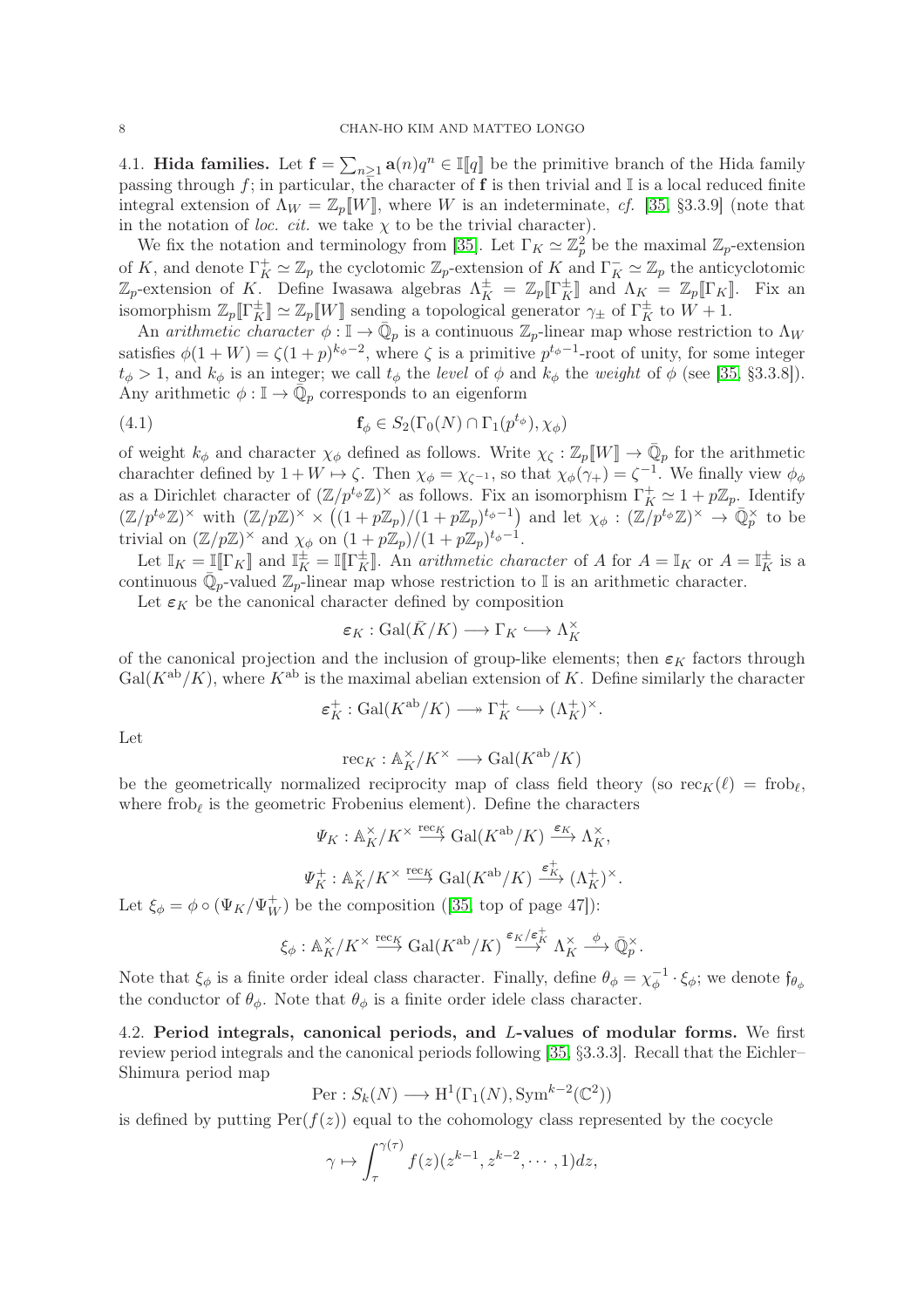where the integration is over any path between  $\tau$  and  $\gamma(\tau)$ . It is well-known that the period map is Hecke-equivariant.

Let  $f \in S_k(\Gamma_1(N))$  be an eigenform, and denote by  $\mathbb{Q}(f)$  the field extension of  $\mathbb{Q}$  by adjoining the Fourier coefficients of f. Define  $\mathbb{Z}(f)_{(p)} := \mathbb{Q}(f) \cap \iota_p^{-1}(\overline{\mathbb{Z}}_p)$ , where  $\overline{\mathbb{Z}}_p$  is the valuation ring of  $\overline{\mathbb{Q}}_p$  and  $\iota_p : \mathbb{Q} \hookrightarrow \overline{\mathbb{Q}}$  is the chosen embedding, and

$$
M(f)_{(p)} := \mathrm{H}^{1}(\Gamma_{1}(N), \mathrm{Sym}^{k-2}(\mathbb{Z}(f)_{(p)}^{2}))[\wp_{f}]
$$

where  $\wp_f$  is the height one prime ideal of the full Hecke algebra over  $\mathbb{Z}_{(p)}$  faithfully acting on  $S_k(N)$  corresponding to f. We now assume that f is a newform. Then  $M(f)_{(p)}$  is free of rank two over  $\mathbb{Z}(f)_{(p)}$ . By using  $\iota_{\infty} : \mathbb{Z}(f)_{(p)} \hookrightarrow \mathbb{C}$ , we regard  $M(f)_{(p)}$  as a submodule of  $\mathrm{H}^1(\Gamma_1(N), \mathrm{Sym}^{k-2}(\mathbb{C}^2))$  which spans the two-dimensional complex vector space  $H^1(\Gamma_1(N), \text{Sym}^{k-2}(\mathbb{C}^2))[\wp_f]$ . Fix a  $\mathbb{Z}(f)_{(p)}$ -basis  $(\gamma^+, \gamma^-)$  of  $M(f)_{(p)}$  such that  $\iota(\gamma^{\pm}) = \pm \gamma^{\pm}$ where  $\iota$  is the involution associated with the conjugate action of  $\begin{pmatrix} 1 & 0 \\ 0 & -1 \end{pmatrix}$  on the cohomology group  $H^1(\Gamma_1(N), Sym^{k-2}(\mathbb{C}^2))$ . We define the canonical periods  $\Omega_f^{\pm} \in \mathbb{C}^{\times}$  of f by the equality

$$
\operatorname{Per}(f(z)) = \Omega_f^+ \cdot \gamma^+ + \Omega_f^- \gamma^-
$$

and these periods are well-defined up to units in  $\mathbb{Z}(f)_{(p)}$ . Note that the convention in Vatsal's paper [\[37\]](#page-18-1) coincide with these canonical periods.

The connection between period integrals and L-values is as follows. For an eigenform  $f \in S_k(N)$ , we have identity

$$
2\pi i \cdot \int_{i\infty}^{0} f(z)z^{j} dz = \frac{j!}{(-2\pi i)^{j}} \cdot L(f, j+1)
$$

for  $0 \leq j \leq k-2$ .

#### 4.3. Three-variable *p*-adic *L*-functions. For the notational compatibility, denote by

$$
L_K^S(f,\xi,s) = L^S(f,\xi,s)
$$

as in [\[35,](#page-17-2) §3.4.2] the L-function  $L^S(f, \xi, s)$  where  $\xi$  is a finite order Hecke character.

Under the condition that p is split in K and the assumptions (irred)<sub>f</sub> and  $(dist)$ <sub>f</sub> ([\[35,](#page-17-2) §3.3.10]), Skinner and Urban prove in [\[35,](#page-17-2) Theorem 12.6] the existence of  $\mathcal{L}^S_{\mathbf{f},K} \in \mathbb{I}_K$ , where S is a finite set of primes containing all those primes dividing  $D N p$ , satisfying the following interpolation formula for the complex L-function  $L_K^S(\mathbf{f}_{\phi}, \theta_{\phi}, s)$ : for all arithmetic characters  $\phi: \mathbb{I}_K \to \overline{\mathbb{Q}}_p$  we have

(4.2) 
$$
\phi(\mathcal{L}_{\mathbf{f},K}^{S}) = \frac{u_{\mathbf{f}_{\phi}} \cdot ((k_{\phi} - 2)!)^{2} \cdot \mathfrak{g}(\theta_{\phi}) \cdot \mathbb{N}(\mathfrak{f}_{\theta_{\phi}}\mathfrak{d})^{k_{\phi} - 2}}{a(p,\mathbf{f}_{\phi})^{\mathbb{N}(\mathfrak{f}_{\theta_{\phi}})}} \cdot \frac{L_{K}^{S}(\mathbf{f}_{\phi}, \theta_{\phi}, k_{\phi} - 1)}{(-2\pi i)^{2k_{\phi} - 2} \cdot \Omega_{\mathbf{f}_{\phi}}^{+} \cdot \Omega_{\mathbf{f}_{\phi}}^{-}}
$$

where

- $u_{\mathbf{f}_{\phi}}$  is a unit which depends only on  $\mathbf{f}_{\phi}$ .
- $\Omega_{\mathbf{f}_{\phi}}^{\pm}$  are the canonical periods of  $\mathbf{f}_{\phi}$ , which are defined in [§4.2](#page-7-0) up to p-adic units.

4.4. Critical twists. Howard [\[14\]](#page-17-23) introduces several characters  $\Theta$ ,  $\theta$  and  $\Theta_{\mathfrak{p}}$ ,  $\theta_{\mathfrak{p}}$ ,  $\chi_{\mathfrak{p}}$  for  $\mathfrak{p} \subseteq \mathbb{I}$ for any arithmetic prime (i.e.  $\mathfrak{p} = \ker(\phi_{\vert \mathbb{I}})$  for some arithmetic  $\phi : \mathbb{I} \to \overline{\mathbb{Q}}_p$ ). We recall the relevant definitions. Decompose the cyclotomic character

$$
\chi_{\operatorname{cyc}}: G_{\mathbb{Q}} \longrightarrow \mathbb{Z}_p^{\times} \simeq \boldsymbol{\mu}_{p-1} \times \Gamma
$$

(thus, here we use the unadorned symbol  $\Gamma$  for  $1 + p\mathbb{Z}_p$ ; also, in [\[35\]](#page-17-2) the cyclotomic character is denoted  $\epsilon$ , while in [\[14\]](#page-17-23) it is denoted by  $\chi_{\text{cyc}}$ ) into its tame part  $\omega$  :  $G_{\mathbb{Q}} \to \mu_{p-1}$  and its wild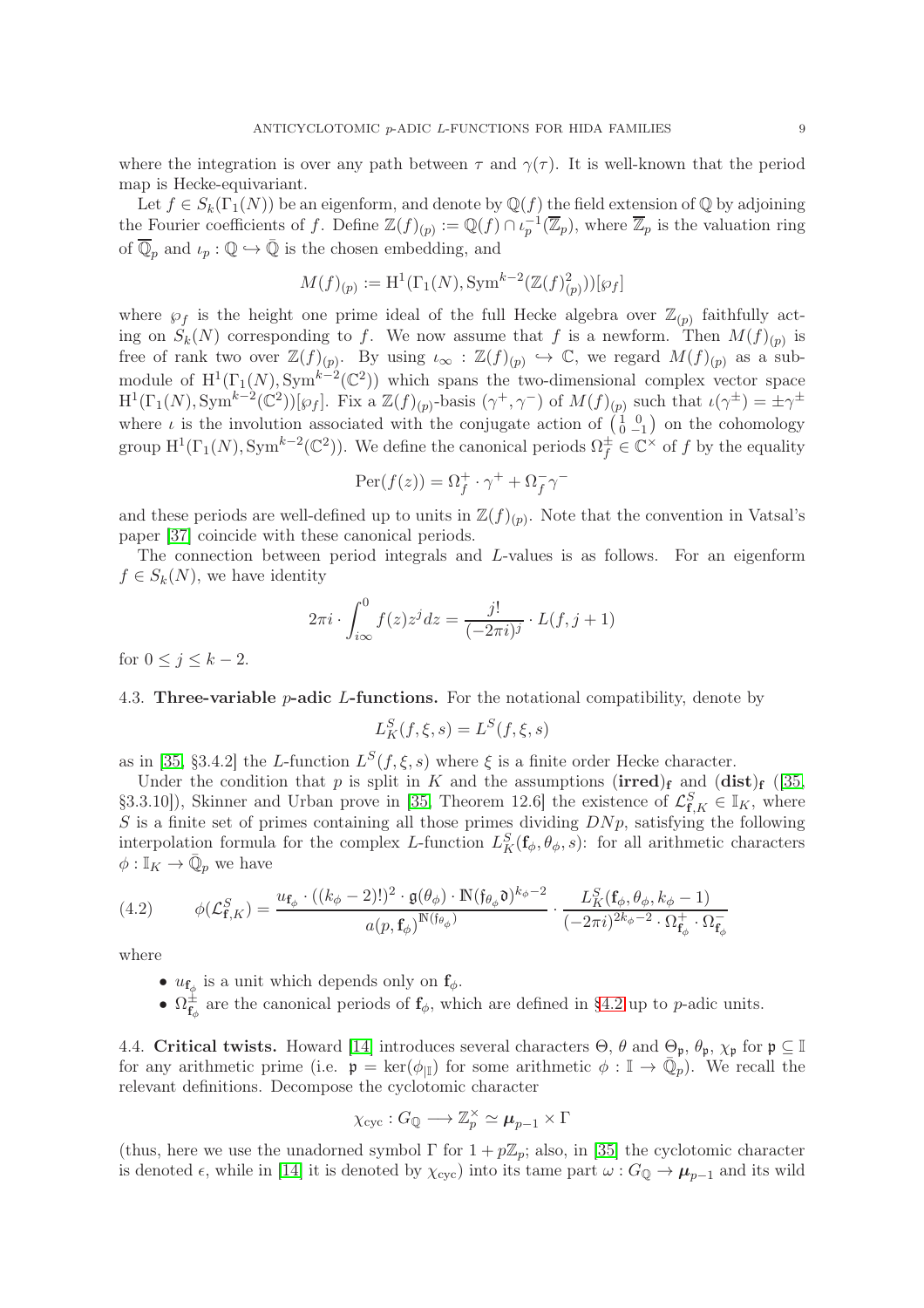part  $\chi_w : G_{\mathbb{Q}} \to \Gamma$ . The choice of a square-root  $\omega^{(k-2)/2} : G_{\mathbb{Q}} \to \mu_{p-1}$  of  $\omega^{k-2}$ , which we fix from now on, determines the choice of a critical character

$$
\Theta: G_{\mathbb{Q}} \longrightarrow \mathbb{Z}_p[\![\Gamma]\!]^\times \simeq \Lambda_W^\times \subseteq \mathbb{I}^\times
$$

defined by  $\Theta = \omega^{(k-2)/2} \cdot [\chi_{\rm w}^{1/2}]$ , where  $\chi_{\rm w}^{1/2}$  is the unique square-root of  $\chi_{\rm w}$  with values in  $Γ$  and  $z$   $\mapsto$  [z] is induced by the inclusion of group-like elements  $Γ$   $\hookrightarrow$   $\mathbb{Z}_p[[Γ]]$  followed by the isomorphism  $\mathbb{Z}[\Gamma] \simeq \Lambda_W = \mathbb{Z}_p[W]$  which takes  $1 + p$  to W. Let  $\theta : \mathbb{Z}_p^{\times} \to \mathbb{I}^{\times}$  be such that  $\Theta = \theta \circ \chi_{\text{cyc}}$ , and for each arithmetic prime  $\mathfrak{p} \subseteq \mathbb{I}$ , let  $\theta_{\mathfrak{p}} : \mathbb{Z}_p^{\times} \to \mathbb{Q}_p^{\times}$  be the map induced by the composition of  $\theta$  with  $\phi_{\vert \mathbb{I}}$ . In the same way, one defines  $\Theta_{\mathfrak{p}} : G_{\mathbb{Q}} \to$  $\overline{\mathbb{Q}}_p$  as the composition of  $\Theta$  with  $\phi_{\vert\mathbb{I}}$ . We finally introduce  $\chi_{\Theta}$  and, for all p as above  $\chi_{\mathfrak{p}}$ by the formulas:  $\chi_{\Theta}(x) = \Theta(\arctan(N(x)))$  and  $\chi_{\phi}(x) = \Theta_{\phi}(\arctan(N(x)))$  where  $\arctan(N(x))$ arithmetically normalized reciprocity map of class field theory. The convention in [\[14\]](#page-17-23), opposite to [\[35\]](#page-17-2), is  $\arctan(\ell) = F_{\ell} = \text{frob}_{\ell}^{-1}$ , where  $F_{\ell}$  is the arithmetic Frobenius element, thus for each number field  $F$  and each place  $v$  of  $F$ , the geometrically normalized reciprocity map of class field theory  $\operatorname{rec}_F$  used by Skinner–Urban takes the uniformizer  $\pi_v$  at v to the geometric Frobenius element frob<sub>v</sub> at v, while the arithmetically normalized reciprocity map of class field theory art<sub>F</sub> used by Howard takes the uniformizer  $\pi_v$  at v to the arithmetic Frobenius element  $F_v$  at v; in other words,  $\text{rec}_F = \text{art}_F^{-1}$ . We need to introduce the characters  $\Theta$  and  $\Theta_{\mathfrak{p}}$  on the Galois group, corresponding to the characters  $\Theta$  and  $\Theta_{p}$  respectively, by inverting the Artin map  $\text{art}_K$  and defining

$$
\Gamma_K \xrightarrow{\text{art}_K^{-1}} \mathbb{A}_K^\times / K^\times \xrightarrow{\text{at}_\mathbb{Q}} \mathbb{A}_\mathbb{Q}^\times / \mathbb{Q}^\times \xrightarrow{\text{art}_\mathbb{Q}} G_\mathbb{Q}^{\text{ab}} \xrightarrow{\text{Xcyc}} \mathbb{Z}_p^\times \xrightarrow{\text{at}_\mathbb{Q}} \mathbb{I}.
$$

and, for each  $\mathfrak{p} = \ker(\phi_{|\mathbb{I}})$ ,

$$
\Gamma_K \xrightarrow{\operatorname{art}_K^{-1}} \mathbb{A}_K^\times / K^\times \xrightarrow{\chi_\mathfrak{p}} \mathbb{A}_\mathbb{Q}^\times / \mathbb{Q}^\times \xrightarrow{\operatorname{art}_\mathbb{Q}} G_\mathbb{Q}^{\operatorname{ab}} \xrightarrow{\chi_{\operatorname{cyc}}} \mathbb{Z}_p^\times} \overline{\mathbb{Q}_\mathfrak{p}^\times}.
$$

Finally, recall that for all arithmetic  $\mathfrak{p} \subseteq \mathbb{I}$  of weight 2 we have  $\chi_{0,\mathfrak{p}} = \theta_{\mathfrak{p}}^{-2}$  where  $\chi_{0,\mathfrak{p}}$  is the restriction of  $\chi$  to  $\mathbb{A}_{\mathbb{O}}^{\times}$  $\overset{\times}{\mathbb{Q}}$  .

We now use these characters to twist Skinner–Urban p-adic L-functions. We introduce the twist operator

$$
\mathrm{Tw}_{\Theta^{-1}}:\mathbb{I}[\![\Gamma_K]\!]\longrightarrow \mathbb{I}[\![\Gamma_K]\!]
$$

by  $Tw_{\mathbf{\Theta}^{-1}}(\gamma) := \mathbf{\Theta}^{-1}(\gamma) \cdot \gamma.$ 

<span id="page-9-0"></span>Definition 4.1. Define the *critical twist* of the Skinner–Urban three-variable p-adic L-function to be  $\mathcal{L}_{\mathbf{f},K}^{S,\dagger} := \mathrm{Tw}_{\mathbf{\Theta}^{-1}}(\mathcal{L}_{\mathbf{f},K}^{S}).$ 

4.5. Anticyclotomic specialisations. The map  $\Gamma_K \to \Gamma_K^-$  defined by  $\gamma_+ \mapsto 1$  and  $\gamma_- \mapsto \gamma_$ induces a surjective map  $\pi_{\mathbb{I}}^{\text{ac}} : \mathbb{I}[\![\Gamma_K]\!] \twoheadrightarrow \mathbb{I}[\![\Gamma_K^{\top}]\!]$ .

Definition 4.2. The two-variable anticyclotomic specialisation of the critical twist Skinner-Urban three-variable *p*-adic *L*-function is  $L_{S,\mathbb{I}}^{\text{SU}} = \pi_{\mathbb{I}}^{\text{ac}}(\mathcal{L}_{\mathbf{f},K}^{S,\dagger})$ .

Write  $f_{\phi} = f$  and consider the morphism  $\phi_{\parallel} : \mathbb{I} \to \mathcal{O}$ , where  $\mathcal O$  is the valuation ring of a finite extension of  $\mathbb{Q}_p$ , containing the ring  $\mathbb{Z}_p[a(n, f)]$ . Similarly as above, the map  $\Gamma_K \to \Gamma_K^$ defined by  $\gamma_+ \mapsto 1$  and  $\gamma_- \mapsto \gamma_-$  induces a surjective map  $\pi_{\mathcal{O}}^{\text{ac}} : \mathcal{O}[\![\Gamma_K]\!] \twoheadrightarrow \mathcal{O}[\![\Gamma_K]\!]$ . Define the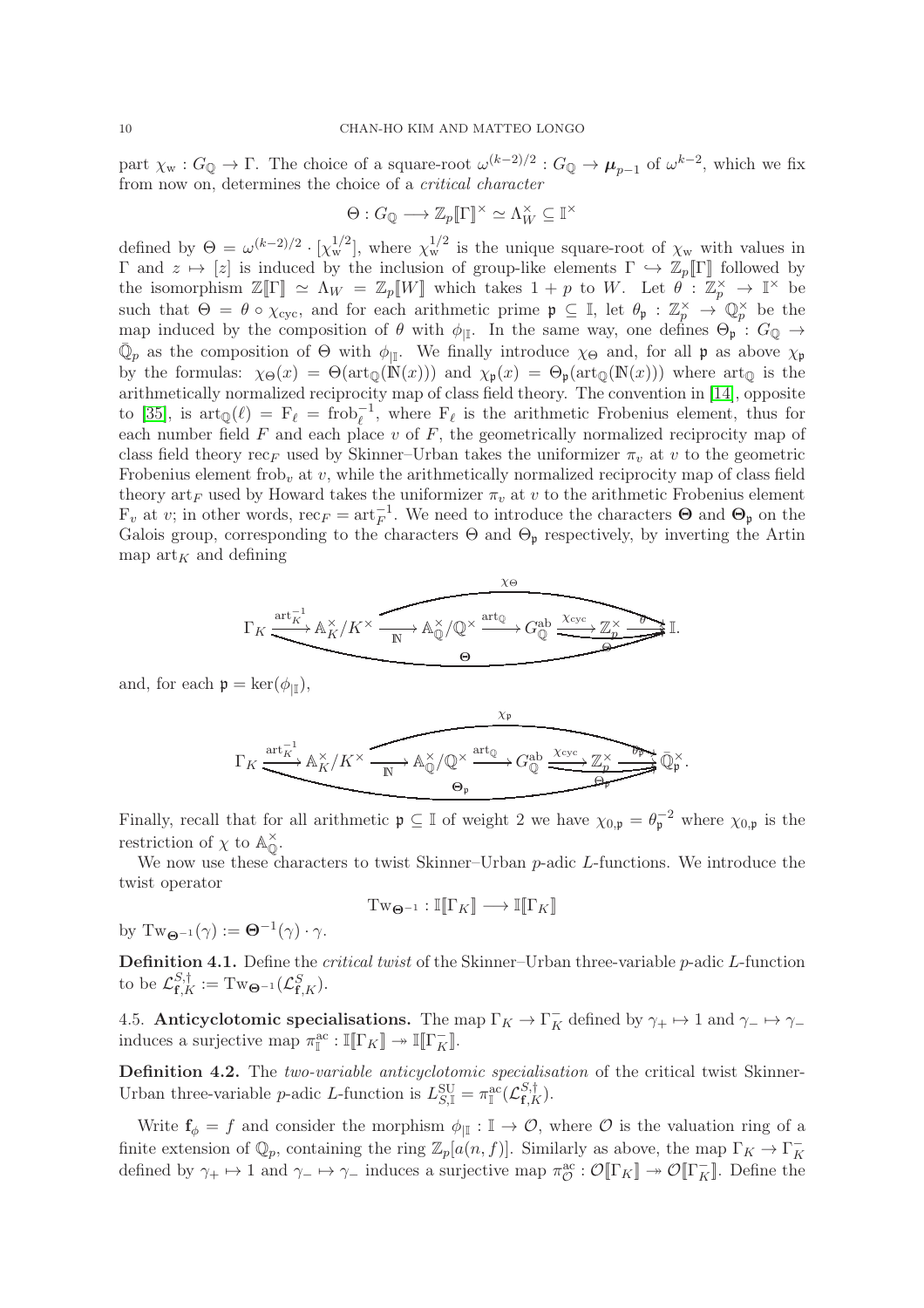morphism (φ|<sup>I</sup> ⊗ id) : I ⊗Z<sup>p</sup> Zp[[ΓK]] → O[[ΓK]] by (φ|<sup>I</sup> ⊗ id)(x ⊗ a) = φ|<sup>I</sup> (x) ⊗ a; composing with the canonical isomorphism  $\mathbb{I}[\![\Gamma_K]\!] \simeq \mathbb{I} \otimes_{\mathbb{Z}_p} \mathbb{Z}_p[\![\Gamma_K]\!]$  we thus obtain a morphism

$$
\pi^{\mathrm{ac}}_f:\mathbb{I}[\![\Gamma_K]\!]\stackrel{\phi_{|\mathbb{I}}\otimes \mathrm{id}}{\longrightarrow} \mathcal{O}[\![\Gamma_K]\!]\stackrel{\pi^{\mathrm{ac}}_{\mathcal{O}}}{\longrightarrow} \mathcal{O}[\![\Gamma_K^-\!]\!].
$$

Definition 4.3. The *one-variable anticyclotomic specialisation* of the critical twist Skinner-Urban three-variable *p*-adic *L*-function is  $L_{S,f}^{\text{SU}} = \pi_f^{\text{ac}}(\mathcal{L}_{\mathbf{f},K}^{S,\dagger})$ .

<span id="page-10-0"></span>Remark 4.4. See also [\[35,](#page-17-2) §3.4.6] for similar definitions; we also note that  $\phi_{\parallel L}(S_{S,\mathcal{I}}^{\text{SU}}) = L_{S,f}^{\text{SU}}$ .

#### 5. CHIDA–HSIEH  $p$ -ADIC  $L$ -FUNCTION

We keep the convention in §[1.2.](#page-1-0)

5.1. Setting the stage. In [\[9,](#page-17-11) Theorem 4.6], Chida–Hsieh constructed an element  $\Theta_p =$  $\Theta_p(f) \in \mathcal{O}_L[\![\Gamma_K]\!]$ , which satisfies the interpolation formula, we now describe.

Let  $\chi : \mathbb{A}_K^{\times}/K^{\times} \to \mathbb{C}^{\times}$  be an anticyclotomic idele class Hecke character of infinity type  $(m, -m)$  with

$$
-(k/2 - 1) \le m \le (k/2 - 1).
$$

Write  $p = \mathfrak{p} \cdot \overline{\mathfrak{p}}$  in K and assume that  $\mathfrak{p}$  is compatible with the chosen embedding  $\iota_p$ . By using the fixed embeddings  $\iota_{\infty}$  and  $\iota_p$ , the *p-adic avatar*  $\hat{\chi} : \hat{K}^{\times}/K^{\times} \to \overline{\mathbb{Q}}_p^{\times}$  of  $\chi$  is defined by the locally algebraic character

$$
\hat{\chi}(a) = \iota_p \iota_{\infty}^{-1}(\chi(\iota_{\text{fin}}(a))) \cdot (a_{\mathfrak{p}}/a_{\overline{\mathfrak{p}}})^m,
$$

where  $\iota_{fin}: \hat{K}^{\times} \hookrightarrow \mathbb{A}_{K}^{\times}$  is the map sending  $x \mapsto (x, 1) \in \hat{K}^{\times} \times \mathbb{C}^{\times}$ . Then

$$
\hat{\chi}(a) = \chi(a) \cdot (a_{\mathfrak{p}}/a_{\overline{\mathfrak{p}}})^m.
$$

Assume that  $\chi$  is anticyclotomic and its conductor is  $p^n$ . Using the reciprocity map,  $\hat{\chi}$  gives rise to a Galois character, denoted by the same symbol,  $\hat{\chi}: \Gamma_K^- \to \overline{\mathbb{Q}}_p^{\times}$ . Let  $\alpha_p$  be the unit root of the Hecke polynomial of  $f_0$  at p if f is old at p, and  $\alpha_p = a_p(f)$  if f is new at p.

Define

$$
e_p(f,\chi) = \begin{cases} 1, & \text{if } n \ge 1 \\ \left(1 - \frac{\chi(\mathfrak{p}) \cdot p^{\frac{k-2}{2}}}{\alpha_p}\right) \cdot \left(1 - \frac{\bar{\chi}(\mathfrak{p}) \cdot p^{\frac{k-2}{2}}}{\alpha_p}\right), & \text{if } n = 0. \end{cases}
$$

Write  $u_K = \# \mathcal{O}_K^{\times}/2$ .

5.2. Quaternionic modular forms and Gross periods. Write  $N^+ = \mathfrak{N}^+ \cdot \bar{\mathfrak{N}}^+$  as the factorisation of coprime ideals in  $\mathcal{O}_K$ .

Let B be the definite quaternion algebra over  $\mathbb O$  of discriminant  $N^-$  and R an Eichler order of level  $N^+$ . Let  $\phi_{f_0}$  be an integrally normalized Jacquet–Langlands transfer of a newform  $f_0 \in S_k(\Gamma_0(N))$ , i.e. a non-constant continuous function

<span id="page-10-1"></span>
$$
\phi_{f_0}: B^{\times} \backslash \widehat{B}^{\times} / \widehat{R}^{(p), \times} \to \text{Sym}^{k-2}(\mathcal{O}_L^2)
$$

such that  $\phi_{f_0}(a \cdot g \cdot r) = r^{-1} \circ \phi_{f_0}(g)$  for  $a \in B^\times$  and  $r \in R_p^\times$ , and the Hecke eigenvalues of  $f_0$  and  $\phi_{f_0}$  are the same at all primes not dividing  $N^-$ . The integral normalization of  $\phi_{f_0}$  is determined by the mod p non-vanishing of the values of  $\phi_{f_0}$  at the representatives of finite set  $B^{\times}\backslash\widehat{B}^{\times}/\widehat{R}^{\times}\widehat{Q}^{\times}$  in  $\widehat{B}^{\times}$ . Here, we used fixed embeddings  $\iota_p$  and  $\iota_{\infty}$ . The space of such functions is denoted by  $S_k^{N^-}(N^+,\mathcal{O}_L)$ . Recall the perfect pairing

(5.1) 
$$
\langle -, - \rangle_{N^+} : S_k^{N^-}(N^+,\mathcal{O}_L) \times S_k^{N^-}(N^+,\mathcal{O}_L) \to \mathcal{O}_L
$$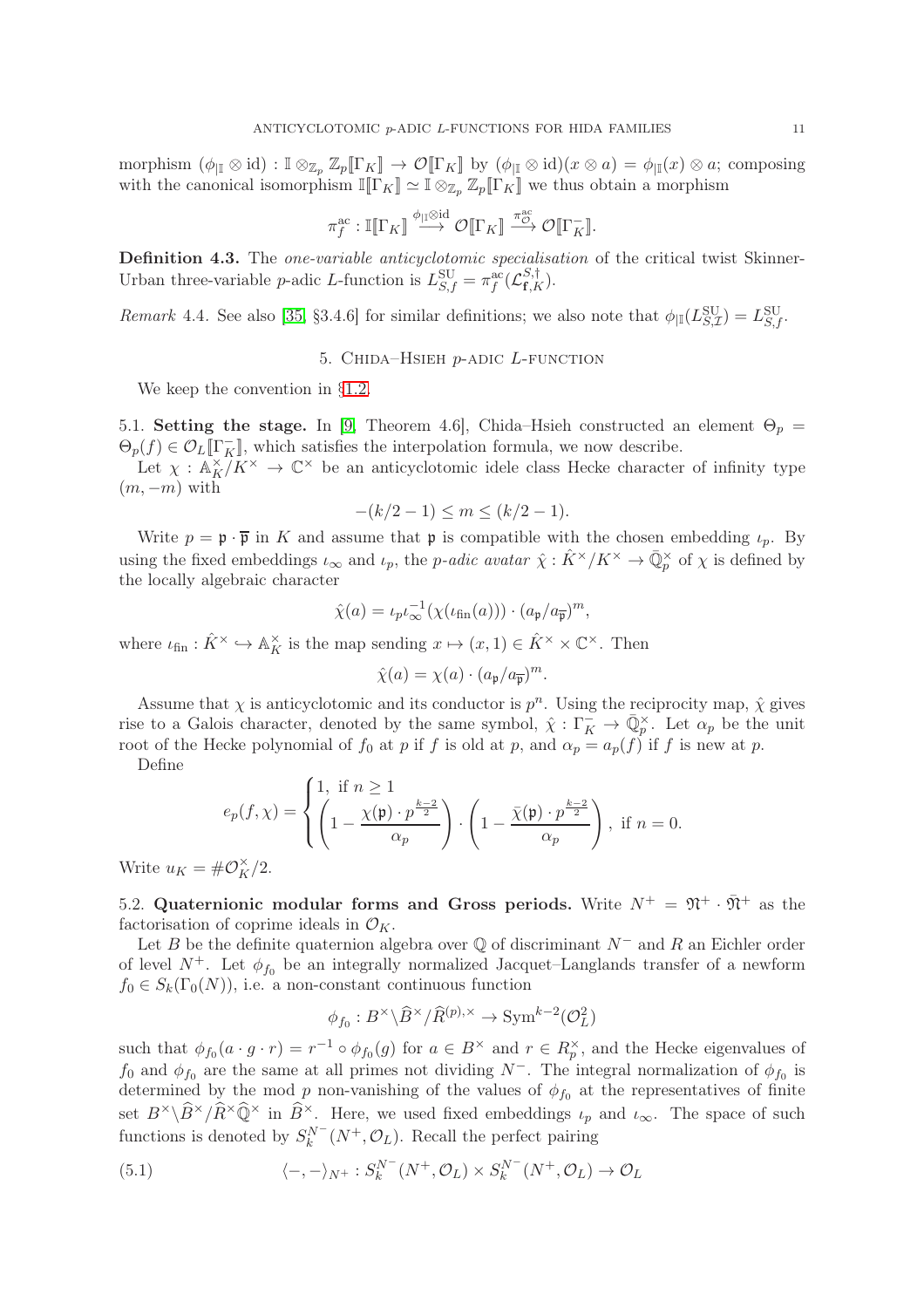defined in  $[9, (6.1)]$ :

$$
\langle \phi_{f_0}, \phi_{f_0} \rangle_{N^+} := \sum_{[b]} \langle \phi_{f_0}(b), \phi_{f_0}(bw) \rangle_k \cdot \left( \#(B^\times \cap b\widehat{R}^\times b^{-1}\widehat{\mathbb{Q}}^\times)/\mathbb{Q}^\times \right)^{-1}
$$

where w is the Atkin–Lehner operator for level  $N^+$ , [b] runs over  $B^{\times}\setminus\widehat{B}^{\times}/\widehat{R}^{\times}\widehat{Q}^{\times}$ , and  $\langle -, - \rangle_k$ :  $\text{Sym}^{k-2}(\mathcal{O}) \times \text{Sym}^{k-2}(\mathcal{O}) \to \mathcal{O}$  is the perfect pairing defined in [\[9,](#page-17-11) §2.3].

Let  $\xi_{\phi_{f_0}}(N^+, N^-) = \langle \phi_{f_0}, \phi_{f_0} \rangle_{N^+}$  be the quaternionic analogue of the cohomology congruence ideal for  $\phi_{f_0}$  using the above pairing [\(5.1\)](#page-10-1) as in [\[29,](#page-17-24) §2.1] and [\[9,](#page-17-11) (3.9) and (4.3)].

Define the Gross period by

$$
\Omega_{f_0, N^-} = \frac{\langle f_0, f_0 \rangle_N}{\xi_{\phi_{f_0}}(N^+, N^-)}
$$

where  $\langle f_0, f_0 \rangle_N = \int \int_{\Gamma_0(N)\backslash \mathfrak{h}} f_0(z) \cdot \overline{f_0(z)} dx dy$  is the Petersson norm of  $f_0$ ; see [\[9,](#page-17-11) (4.3), Remark (ii) and §6] for details. Note that we exclude the  $(4\pi)^k$  factor in [\[9,](#page-17-11) (4.3)] since the factor depends on the choice of the critical point.

<span id="page-11-1"></span>Remark 5.1. We can also proceed all the process above for p-stabilized newform f. When f is the p-stabilization of  $f_0$ , it is not difficult to see that  $\Omega_{f,N^-} = \Omega_{f_0,N^-}$  up to a p-adic unit with help of Ihara's lemma for quaternion algebras [\[18,](#page-17-25) Theorem 5.13] under Assumption 1.1.(1). See [\[28,](#page-17-26) Lemma 3.6] for the details.

5.3. The interpolation formula. When f is the p-stabilization of a newform  $f_0$  of level  $\Gamma_0(N)$ , let  $\epsilon_p(f) = 1$ . When f is new at p, let  $\epsilon_p(f) \in {\pm 1}$  is the eigenvalue of the Atkin– Lehner involution at p acting on f; in particular,  $\epsilon_p(f) = -p^{-\frac{k-2}{2}} \cdot a_p(f)$ . Define

$$
u(f,p) = u_K^2 \cdot \sqrt{D} \cdot \chi(\mathfrak{N}^+) \cdot D^{k-2} \cdot \epsilon_p(f) \cdot (-1)^m.
$$

Finally, let  $\Gamma(s)$  be the complex Γ-function; recall that  $\Gamma(j) = (j-1)!$  if  $j \ge 1$  is an integer. Then we have

$$
\hat{\chi}(\Theta_p^2) = e_p(f, \chi)^{2-t} \cdot u(f, p) \cdot (4\pi)^{-k} \cdot \Gamma\left(\frac{k}{2} + m\right) \cdot \Gamma\left(\frac{k}{2} - m\right) \cdot \frac{p^{n(k-1)}}{\alpha_p^{2n}} \cdot \frac{L(f_{\bullet}/K, \chi, k/2)}{\Omega_{f, N-}}.
$$

where  $f_{\bullet} = f$  when f is new at p and  $f_{\bullet} = f_0$  when f is old at p.

**Definition 5.2.** Define the *Chida–Hsieh p*-adic L-function of f to be  $L_f^{\text{CH}} = \Theta_p(f)^2$  in  $\mathcal{O}[\Gamma_K^-]$ .

Remark 5.3. In [\[9,](#page-17-11) §4] several theta elements  $\Theta_n^{[m]}$  for  $-k/2 < m < k/2$  and  $n \ge 1$  an integer are considered. A priori,  $\Theta_n^{[m]}(f)$  belongs to  $((k-2)!)^{-1}\mathcal{O}[\mathscr{G}_n]$  for  $\mathscr{G}_n \simeq \mathbb{Z}/p^n\mathbb{Z}$  the quotient of  $\Gamma_K^-$  of order  $p^n$ ; however, if  $m = k/2 - 1$ , then  $\Theta^{[k/2-1]}(f)$  is integral (see also [\[8,](#page-17-8) Remark 2.5]), and from [\[9,](#page-17-11) Corollary 4.5] it follows that all of these elements  $\Theta_n^{[m]}$  are integral, so in fact  $L_f^{\text{CH}}$  belongs to  $\mathcal{O}[\![\Gamma_K^-]\!]$ .

Remark 5.4. If  $k = 2$ , the *square-root* p-adic L-function  $\Theta_n$  has a long story and has been studied, among others, by Hida [\[11\]](#page-17-0), [\[13\]](#page-17-10), Perrin-Riou [\[27\]](#page-17-1), Vatsal [\[36\]](#page-18-0), and Bertolini–Darmon [\[1\]](#page-16-2), [\[2\]](#page-16-3), [\[3\]](#page-16-4) (with slightly different interpolation formulas); however, we decided the name of  $L_f^{\text{CH}}$  because we mainly follow the presentation of this p-adic analytic function settled by Chida–Hsieh in [\[9\]](#page-17-11).

#### 6. Periods and congruence ideals

<span id="page-11-0"></span>In this section we study the relation between periods and congruence ideals of modular forms.

Let  $S_k(\Gamma_0(N), \mathcal{O}_L)$  be the  $\mathcal{O}_L$ -module of weight k modular forms on  $\Gamma_0(N)$  with coefficients in  $\mathcal{O}_L$  with respect to the chosen embedding  $\iota_p$ . Let **m** be a non-Eisenstein maximal ideal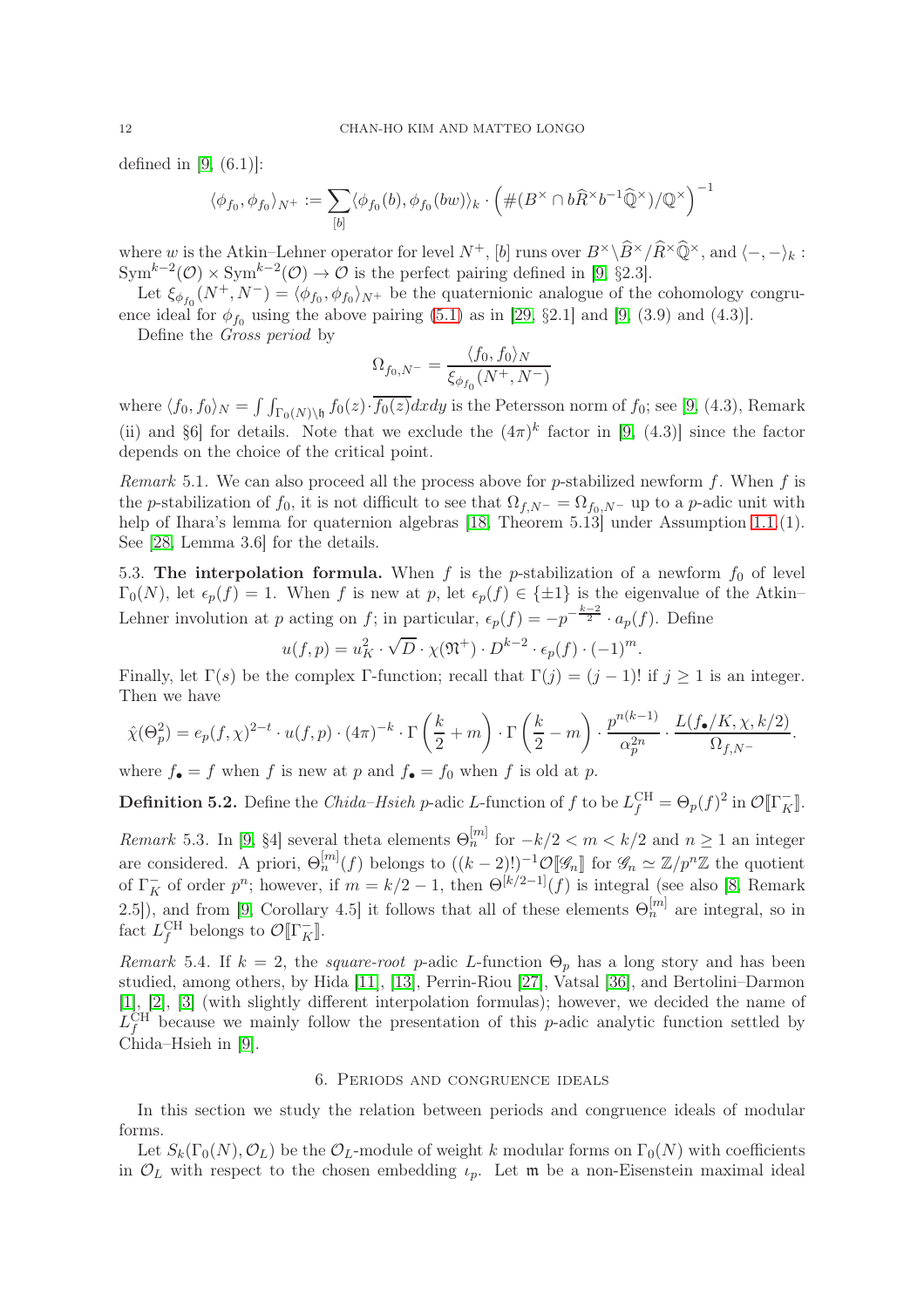of the full Hecke algebra over  $\mathcal{O}_L$  acting faithfully on  $S_k(\Gamma_0(N), \mathcal{O}_L)$ . Let  $\mathbb{T}_N$  denote the localization of the full Hecke algebra at  $m$ . In other words,  $\mathbb{T}_N$  is the  $\mathcal{O}_L$ -subalgebra of  $\text{End}_{\mathcal{O}_L}(S_k(\Gamma_0(N), \mathcal{O}_L)_{\mathfrak{m}})$  generated by Hecke operators  $T_\ell$  for primes  $\ell \nmid N$  and  $U_\ell$  for primes  $\ell \mid N$ .

We also denote  $\mathbb{T}_{N}^{\text{new}}$  the quotient of  $\mathbb{T}_{N}$  acting faithfully on the submodule of  $S_{k}(\Gamma_{0}(N), \mathcal{O}_{L})_{\mathfrak{m}}$ consisting of forms which are new at all primes dividing  $N^-$ .

Fix an eigenform  $f_0 \in S_k(\Gamma_0(N), \mathcal{O}_L)$ <sub>m</sub> which is new at all primes dividing  $N^-$ . Let  $\theta_{f_0}$ :  $\mathbb{T}_N \to \mathcal{O}_L$  be the morphism associated with  $f_0$ . Let  $\eta_{f_0}$  be a generator of the  $\mathcal{O}_L$ -ideal  $\theta_{f_0}(\text{Ann}_{\mathbb{T}_N}(\text{ker}(\theta_{f_0})))$ . The ideal  $(\eta_{f_0})$  is called the *congruence ideal* of  $f_0$ . Since  $f_0$  is new at all primes dividing  $N^-$ ,  $\theta_{f_0}$  factors through the canonical projection  $\mathbb{T}_N \to \mathbb{T}_N^{\text{new}}$ , and we obtain a morphism  $\theta_{f_0}^{\text{new}}$ :  $\mathbb{T}_{N_p}^{\text{new}} \to \mathcal{O}_L$ . Denote by  $\eta_{f_0,N^-}$  a generator of the  $\mathcal{O}_L$ -ideal  $\text{Ann}_{\mathbb{Z}_N^{\text{new}}}(\text{ker}(\theta_{f_0}^{\text{new}}))$ . See [\[29,](#page-17-24) §2.2] (when  $k = 2$ ) and [\[9,](#page-17-11) §6] (for  $k \geq 2$ ) for details.

<span id="page-12-1"></span>Proposition 6.1. Under Assumption 1.1, up to p-adic units, we have

(1) 
$$
\Omega_{f_0, N^-} = \frac{\langle f_0, f_0 \rangle_N}{\eta_{f_0, N^-}}.
$$
  
(2) 
$$
\Omega_{f_0}^+ \cdot \Omega_{f_0}^- = \frac{\langle f_0, f_0 \rangle_N}{\eta_{f_0}}.
$$

*Proof.* The first statement follows from [\[29,](#page-17-24) Proposition 6.4(2)] if  $k = 2$ . For  $k \ge 2$ , this is [\[20,](#page-17-27) Corollary 6.7] or [15, Remark 7.8]. The second statement follows from [35, Lemma 12.1].  $\square$ Corollary 6.7] or [\[15,](#page-17-28) Remark 7.8]. The second statement follows from [\[35,](#page-17-2) Lemma 12.1].

The same result holds for p-ordinary p-stabilized newforms of level  $\Gamma_0(Np)$ . See also Remark [5.1.](#page-11-1)

#### <span id="page-12-0"></span>7. Comparison between Skinner–Urban and Chida–Hsieh: weight two forms

In this section we compare the one-variable anticyclotomic specialisation of the threevariable p-adic L-function of Skinner–Urban with the p-adic L-function of Chida–Hsieh, in the case of modular forms of weight 2. Although this result is well-known to the experts, and already stated in the case of elliptic curves (see [\[35,](#page-17-2) §3.6.3] but with no proof), we add a proof which might serve as a reference.

Let  $f = \mathbf{f}_{\phi} \in S_2(\Gamma_0(Np))$  as in [\(4.1\)](#page-7-1). In particular,  $\chi_{\phi}$  is trivial.

Since f is a newform of level  $\Gamma_0(Np)$ , in which case we set  $f_0 = f$ , or f is the p-stabilisation of an ordinary newform  $f_0$  of level  $\Gamma_0(N)$ , the unit root  $\alpha_p$  of the Hecke polynomial of  $f_0$  is equal to  $a_p(f)$  for both cases.

Let  $\chi$  be a finite order anticyclotomic ideal class character and  $\hat{\chi}$  be its p-adic avatar.

For any prime  $\ell \mid S$ , we denote  $L_{\ell}(f_0/K, \chi, s)$  the local Euler factor at  $\ell$  of the complex Lfunction  $L(f_0/K, \chi, s)$ , so that we have  $L(f/K, \chi, s) = \prod_{\ell} L_{\ell}(f_0/K, \chi, s)$ , where the product is over all prime numbers  $\ell$ . The description of the Euler factors  $L_{\ell}(f/K, \chi, s)$ , following [§3.6,](#page-5-0) is the following. For each prime v of K, let  $\ell$  be the rational prime lying below v and let  $\alpha_{\ell}(f)$ and  $\beta_{\ell}(f)$  the roots of the Hecke polynomial of f at  $\ell$ ; here, with a slight abuse of notation, we understand that some of these roots may be zero. Define

$$
L_v(f/K, \chi, s) = (1 - \chi(v)\alpha_{\mathbb{N}(v)}(f)\mathbb{N}(v)^{-s})^{-1} \cdot (1 - \chi(v)\beta_{\mathbb{N}(v)}(f)\mathbb{N}(v)^{-s})^{-1}.
$$

Then for each rational prime  $\ell$ , we have

$$
L_{\ell}(f/K, \chi, s) = \prod_{v|\ell} L_v(f/K, \chi, s).
$$

We also have the following alternative description of these factors. Let

$$
\varPsi_K^-: \mathbb{A}_K^\times/K^\times \overset{\mathrm{rec}_K}{\longrightarrow} \mathrm{Gal}(K^{\mathrm{ab}}/K) \overset{\varepsilon_K^-}{\longrightarrow} (\Lambda_K^-)^\times
$$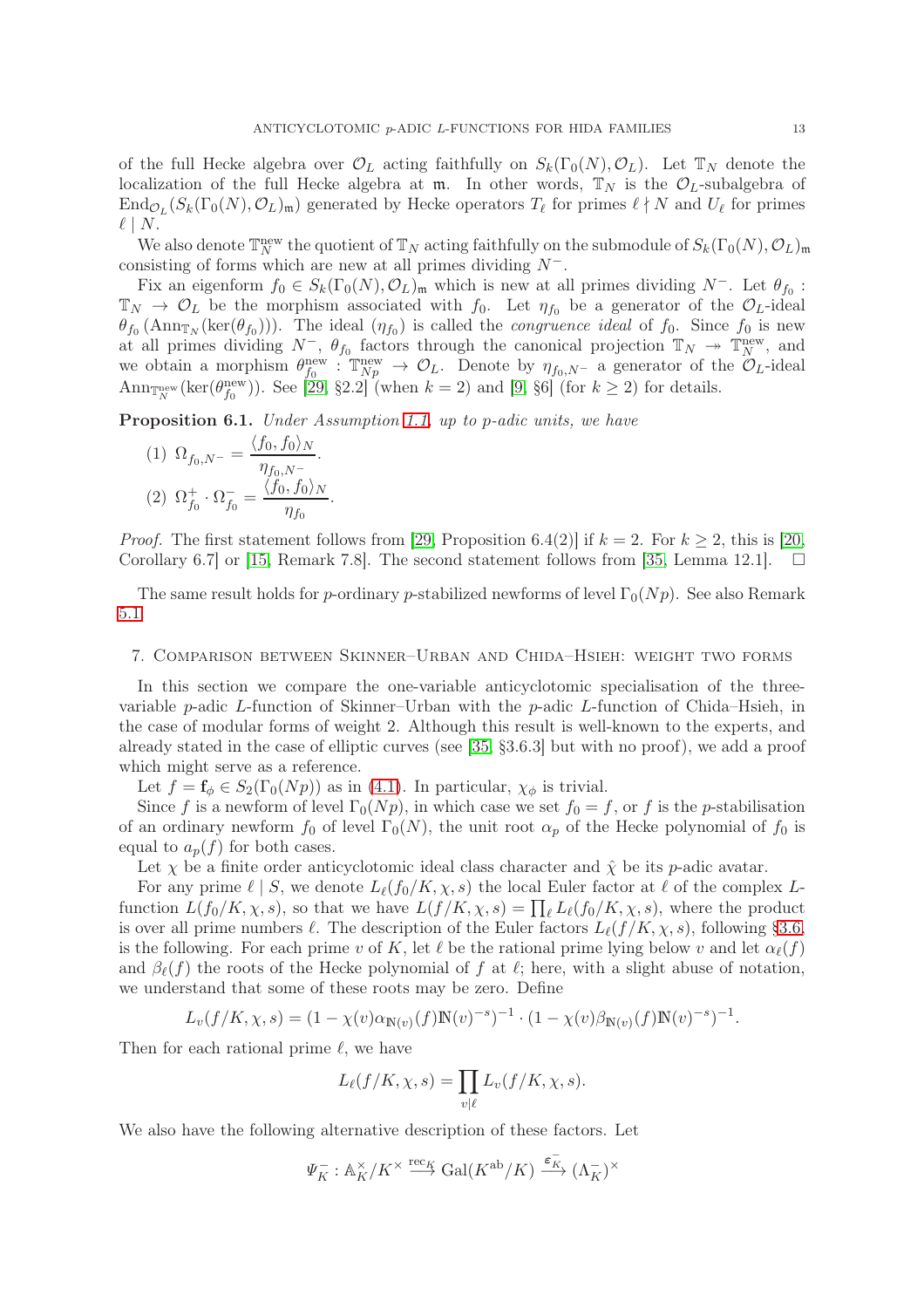be the map obtained from the reciprocity map and the canonical projections. Then  $\hat{\chi}$  extends to a homomorphism, denoted with the same symbol,  $\hat{\chi} : \Lambda_K^- \to \overline{\mathbb{Q}}_p$ . If  $\mathfrak{p}_v$  is a uniformizer element of  $v$ , then

$$
L_v(f/K, \chi, s) = (1 - \hat{\chi}(\Psi_K^-(\pi_v)) \cdot \alpha_{\mathbb{N}(v)}(f) \cdot \mathbb{N}(v)^{-s})^{-1} \cdot (1 - \hat{\chi}(\Psi_K^-(\pi_v)) \cdot \beta_{\mathbb{N}(v)}(f) \cdot \mathbb{N}(v)^{-s})^{-1}.
$$

Define for each prime ideal  $v \mid S$  of K the element  $\mathcal{E}_v \in \mathcal{O}[\![\Gamma_K^-]\!]$  by

<span id="page-13-1"></span>
$$
\mathcal{E}_v = (1 - \Psi_K^-(\mathfrak{p}_v) \cdot \alpha_{\mathbb{N}(v)}(f) \cdot \mathbb{N}(v)^{-1}) \cdot (1 - \Psi_K^-(\mathfrak{p}_v) \cdot \beta_{\mathbb{N}(v)}(f) \cdot \mathbb{N}(v)^{-1}).
$$

Set  $\mathcal{E}_{\ell} = \prod_{v|\ell} \mathcal{E}_v$  and  $\mathcal{E}_S = \prod_{\ell|S} \mathcal{E}_{\ell}$ . In particular,  $\hat{\chi}(\mathcal{E}_{\ell}^{-1})$  $\mathcal{L}_{\ell}^{-1}$ ) =  $L_{\ell}(f/K, \chi, 1)$ , and therefore

(7.1) 
$$
L^{S}(f/K, \chi, 1) = \hat{\chi}(\mathcal{E}_{S}) \cdot L(f/K, \chi, 1).
$$

Moreover, since  $S$  contains  $p$ , we have

(7.2) 
$$
L^{S}(f/K, \chi, 1) = L^{S}(f_{0}/K, \chi, 1).
$$

Define  $L_{S,f}^{\text{CH}} = \mathcal{E}_S \cdot \Theta_p^2(g)$ .

<span id="page-13-0"></span>**Theorem 7.1.** Let f be the p-stabilization of a p-ordinary newform f<sub>0</sub> of level  $\Gamma_0(N)$ . Then

<span id="page-13-2"></span>
$$
(L_{S,f}^{\text{SU}}) = (L_{S,f}^{\text{CH}}) \in \mathcal{O}[\![\Gamma_K^-]\!].
$$

*Proof.* We show that the powers series  $L_{S,f}^{\text{SU}}$  and  $L_{S,f}^{\text{CH}}$  agree when evaluated at infinitely many characters  $\chi$ , up to a p-adic unit which is independent of  $\chi$ , and then the result follows from the Weierstrasse preparation theorem. Fix a finite order character  $\hat{\chi}: \Gamma_K^- \to \overline{\mathbb{Q}}_p$  of conductor  $p^n$  for some integer  $n > t_\phi$ , which is the p-adic avatar of a finite order anticyclotomic ideal class character  $\chi$  of conductor  $p^n$  (so the infinity type of  $\chi$  is  $(0, 0)$ , and  $\chi$  and  $\hat{\chi}$  are simply related by the geometrically normalised reciprocity map).

Choose  $\phi$  such that its restriction to the anticyclotomic line  $\Gamma_K^-$  is  $\hat{\chi}$ . By Lemma [2.2,](#page-3-4)  $\mathfrak{g}(\theta_{\phi}) = \pm p^{n}$ , so  $u_{\text{SU}}(\hat{\chi}) = u_{f} \cdot \mathfrak{g}(\theta_{\phi})/p^{n} = \pm u_{f}$  is a p-adic unit, which depends on  $\chi$  only up to a sign. We therefore have:

$$
L_{S,f}^{SU}(\hat{\chi}) = \frac{u_{SU}(\hat{\chi}) \cdot p^n}{\alpha_p^{2n}(f_0)} \cdot \frac{L^S(f_0/K, \chi, 1)}{\pi^2 \cdot \Omega_{f_0}^+ \cdot \Omega_{f_0}^-}.
$$

On the other hand, by  $(7.1)$  and  $(7.2)$ , we have

$$
L_{S,f}^{\text{CH}}(\hat{\chi}) = \frac{\chi(\mathfrak{N}^+) \cdot u_{\text{CH}} \cdot p^n}{\alpha_p^{2n}(f_0)} \cdot \frac{L^S(f/K, \chi, 1)}{4\pi^2 \cdot \Omega_{f_0, N^-}},
$$

where  $u_{\text{CH}}$  is a unit which does not depend on  $\chi$ . We thus have

$$
L_{S,f}^{\text{SU}}(\hat{\chi}) = \frac{u_{\text{SU}}(\chi)}{\chi(\mathfrak{N}^+) \cdot u_{\text{CH}}} \cdot \frac{\Omega_{f_0, N^-}}{4 \cdot \Omega_{f_0}^+ \cdot \Omega_{f_0}^-} \cdot L_{S,f}^{\text{CH}}(\hat{\chi}).
$$

Now  $u_{\text{CH}}$  is a p-adic unit independent of  $\chi$ . Thanks to Remark [5.1,](#page-11-1)  $\Omega_f^{\pm} = \Omega_{f_0}^{\pm}$ , namely, the periods of f and  $f_0$  differ by p-adic units. By Proposition [6.1,](#page-12-1) the quotient between the Gross periods  $\Omega_{f_0,N^-}$  and  $\Omega_{f_0}^+$  $f_0^+ \cdot \Omega_{f_0}^ \bar{f}_0$  is equal to  $\eta_{f_0}/\eta_{f_0,N^-}$ , which is a *p*-adic unit under Assumption 1.1 by [\[34,](#page-17-29) Lemma 9.2]. Moreover, we have infinitely many Hecke characters  $\chi$  as above such that  $u_{\text{SU}}(\chi) = \epsilon$  for at least one choice of  $\epsilon \in \{\pm 1\}$ , which we fix in the following consideration. Therefore  $u = u_{\text{SU}}(\chi)/u_{\text{CH}}$  is a unit independent of  $\chi$ , for  $\chi$  in an infinite set of characters. Define  $\alpha = \text{rec}_K(\mathfrak{N}^+)$ , so that  $\hat{\chi}(\alpha) = \chi(\mathfrak{N}^+)$ . The values  $u \cdot L_{S,f}^{\text{SU}}(\hat{\chi})$  and  $\hat{\chi}(\alpha) \cdot \eta_{f,N^-} \cdot L_{S,f}^{\text{CH}}(\hat{\chi})$  are equal for infinitely many anticyclotomic Hecke characters  $\chi$ , and therefore, using the Weierstrasse preparation theorem, we see that  $u \cdot L_S^{\text{SU}}$  and  $\alpha \cdot \eta_{f,N^-} \cdot L_{S,f}^{\text{CH}}$ are equal in  $\mathcal{O}[\![\Gamma_K^-]\!]$ . Now  $\alpha$ ,  $\eta_{f,N^-}$  and u are units, completing the proof.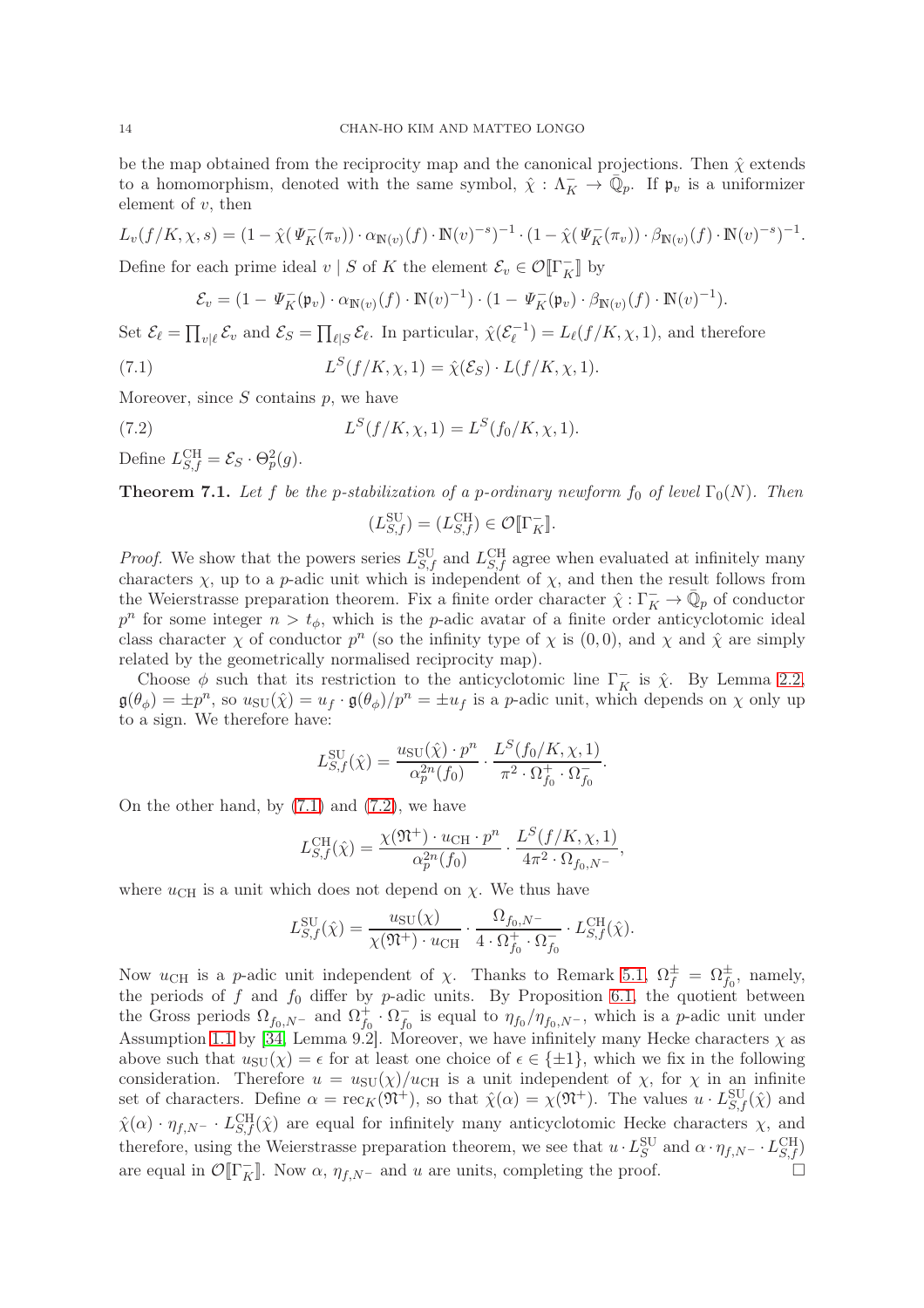#### 8. HIDA–BÜYÜKBODUK–LEI  $p$ -ADIC L-FUNCTION

<span id="page-14-0"></span>We recall a variant of Hida–Perrin-Riou p-adic L-function in [\[11\]](#page-17-0), [\[27\]](#page-17-1), recently developed by [\[22\]](#page-17-3), [\[5\]](#page-17-5), [\[6\]](#page-17-6). We will mainly follow the presentation of [\[5,](#page-17-5) §2], [\[6,](#page-17-6) Appendix B].

Let  $f_0$  be a newform of level  $\Gamma_0(N)$  with  $p \nmid N$  and even weight  $k \geq 2$ . Let  $\chi$  be a Hecke character of K of infinite type  $(t_1, t_2)$  and denote  $\hat{\chi}$  :  $\hat{K}^{\times}/K^{\times} \to \overline{\mathbb{Q}}_p^{\times}$  the p-adic avatar of  $\chi$ ; using the same conventions as in Section [5,](#page-10-0) the definition of  $\hat{\chi}$  is  $\hat{\chi}(a) = \chi(a) \cdot (a_p^{t_1}/\bar{a}_p^{t_2}),$ and is identified with a Galois character, denoted with the same symbol,  $\hat{\chi}: G_K^{\text{ab}} \to \overline{\mathbb{Q}}_p^{\times}$ by composing with the (geometrically normalised) reciprocity map. Let  $\alpha_p$  and  $\beta_p$  are the roots of the Hecke polynomial of f at p, and let  $\alpha_p$  denote as before the unit root. Denote  $\Sigma^{(1)}$  the set of Hecke characters of infinity type  $(t_1, t_2)$  with  $-(k/2 - 1) \le t_1 \le k/2 - 1$  and  $-(k/2-1) \le t_2 \le k/2-1$ . Fix an integral ideal f prime to p and denote  $H_{fp^{\infty}}$  the ray class field of conductor  $fp^{\infty}$ , by which we mean the inverse limit of all ray class groups of conductors  $\sharp \mathfrak{p}^m \bar{\mathfrak{p}}^n$  over all non-negative integers m and n; then we have a projection map  $G_K^{\text{ab}} \to H_{\sharp p^\infty}$ .

Consider the family of p-depleted theta series, following [\[22,](#page-17-3) §6.2], [\[5,](#page-17-5) §2.2], [\[6,](#page-17-6) Appendix  $B$ :

$$
\Theta = \sum_{(\mathfrak{a},p) = 1} [\mathfrak{a}] q^{\mathbb{N}(\mathfrak{a})}
$$

where the sum is over all ideals  $\mathfrak a$  of K which are coprime to p and  $[\mathfrak a]$  is the class of  $\mathfrak a$  in  $H_{fp^{\infty}}$ ; so  $\Theta$  is an element of  $\Lambda(H_{fp^{\infty}})[q]$ , where  $\Lambda(H_{fp^{\infty}})$  is the Iwasawa algebra of the *p*-adic Lie group  $H_{fp} \infty$ . For any Hecke character  $\chi$  of conductor  $fp^{\infty}$ , we then have

$$
\Theta(\hat{\chi}) = \hat{\chi}(\Theta) = \sum_{(\mathfrak{a},p)=1} \hat{\chi}(\mathfrak{a}) q^{\mathbb{N}(\mathfrak{a})}.
$$

For any Hecke character  $\chi$  of prime to p-conductor f, such that  $\chi N^{-k/2}$  belongs to  $\Sigma^{(1)}$ , we introduce the following quantities:

• For each integer  $j$ ,

$$
\mathcal{E}(f,\chi,j) = \prod_{\mathfrak{q} \in \{\mathfrak{p},\bar{\mathfrak{p}}\}} \left(1 - \frac{p^{j-1}}{\alpha_p \chi(\mathfrak{q})}\right) \left(1 - \frac{\beta_p \chi(\mathfrak{q})}{p^j}\right).
$$

• 
$$
\mathcal{E}(f) = 1 - \frac{\beta_p}{p\alpha_p}, \ \mathcal{E}^*(f) = 1 - \frac{\beta_p}{\alpha_p}
$$

. By  $[5,$  Theorem 2.1] (see also  $[6,$  Theorem 2.1]), there exists a p-adic L-function

$$
L(f/K,\Sigma^{(1)})\in\Lambda(H_{{\mathfrak f} p^\infty})\otimes_{{\mathbb Z}_p}L,
$$

where  $L = \text{Frac}(\mathcal{O})$  is the fraction field of  $\mathcal{O}$ , satisfying the following interpolation formula. If  $\chi$  is a finite idele class character, and j is an integer such that  $1 \leq j \leq k-1$ , then:

• If the conductor of  $\chi$  is prime to p, we have

$$
L(f/K, \Sigma^{(1)})(\hat{\chi} \cdot \mathbb{N}^{j-k/2}) = \frac{\mathcal{E}(f, \chi, j) \cdot u \cdot \Gamma(j)^2}{\mathcal{E}(f) \cdot \mathcal{E}^*(f)} \cdot \frac{L_K(f_0, \chi, j)}{\pi^{2j} \cdot \langle f_0, f_0 \rangle_N},
$$

wher u is a unit independent of  $\chi$ ;

• If the *p*-primary part of the conductor of  $\chi$  is  $p^n$  with  $n \geq 1$ , we have

$$
L(f/K, \Sigma^{(1)})(\hat{\chi} \cdot \mathbb{N}^{j-k/2}) = \frac{p^{2jn} \cdot \tau(\hat{\chi}) \cdot u \cdot \Gamma(j)^2}{\alpha_p^{2n} \cdot \mathcal{E}(f) \cdot \mathcal{E}^*(f)} \cdot \frac{L_K(f_0, \bar{\chi}, j)}{\pi^{2j} \cdot \langle f_0, f_0 \rangle_N},
$$

where u is a unit independent of  $\chi$  and  $\tau(\hat{\chi})$  is the root number of  $\Theta(\hat{\chi})$ .

We can view  $L(f/K, \Sigma^{(1)})$  as an element of  $\mathcal{O}[\![\Gamma_K^-]\!] \otimes_{\mathbb{Z}_p} L$  by composing with the canonical projection  $\pi: H_{\mathfrak{f}p^{\infty}} \to \Gamma_K^-$ , and the composition is independent of the chosen f as long as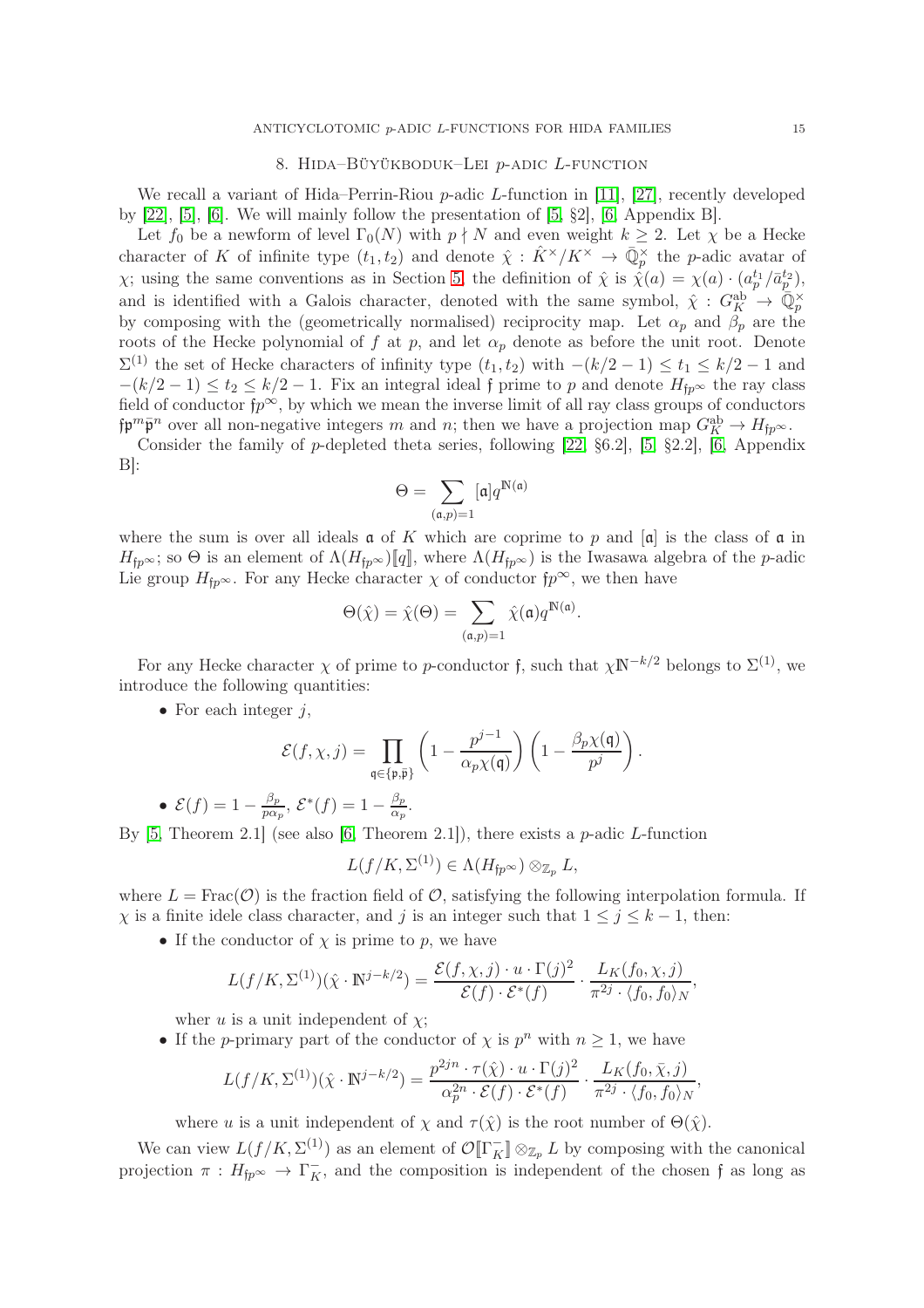$p$  does not divide the cardinality of the ray class group of conductor f. Then define for any  $\mathcal{O}\text{-algebra homomorphism } \chi: \mathcal{O}[\![\Gamma_K^-]\!] \to \bar{\mathbb{Q}}_p,$ 

$$
L_{f,j}^{\text{HBL}}(\chi) = L(f/K, \Sigma^{(1)})(\chi \circ \pi \cdot \mathbb{N}^{j-k/2})
$$

<span id="page-15-0"></span>where  $\pi : \Lambda(H_{\mathfrak{f}p^{\infty}}) \to \mathcal{O}[\![\Gamma_K^-]\!]$  is the canonical map.

#### 9. Comparison between Hida–Büyükboduk–Lei and Chida–Hsieh

Let  $f = \mathbf{f}_{\phi}$  and suppose that f has weight k, level  $\Gamma_0(Np)$  and trivial character.

## <span id="page-15-3"></span>**Theorem 9.1.**  $(\eta_{f,N} - L_{f,k/2}^{\text{HBL}}) = (L_f^{\text{CH}})$  as elements in  $\mathcal{O}[\Gamma_K^-]$ .

*Proof.* As in the proof of Theorem [7.1,](#page-13-0) we show the equality of the two  $p$ -adic  $L$ -functions when evaluated at infinitely many characters  $\chi$ , up to a p-adic unit which is independent of  $\chi$ , and then the result follows from the Weierstrasse preparation theorem. Fix a finite order character  $\hat{\chi}: \Gamma_K^- \to \bar{\mathbb{Q}}_p$  of conductor  $p^n$  for some integer  $n \geq 1$ , which is the p-adic avatar of a finite order anticyclotomic ideal class character  $\chi$  of conductor  $p^n$ ; thus as before the infinity type of  $\chi$  is (0,0) and  $\hat{\chi}$  and  $\chi$  are related by the reciprocity map. For  $j = k/2$  in the formula for  $L(f/K, \Sigma^{(1)})(\hat{\chi})$  we obtain

$$
L_{f,k/2}^{\text{HBL}}(\hat{\chi}) = \frac{p^{kn} \cdot \tau(\hat{\chi}) \cdot u \cdot \Gamma(k/2)^2}{\alpha_p(f_0)^{2n} \cdot \mathcal{E}(f) \cdot \mathcal{E}^*(f)} \cdot \frac{L_K(f_0, \bar{\chi}, k/2)}{\pi^k \cdot \langle f_0, f_0 \rangle_N}.
$$

Comparing with the expression in Theorem [7.1,](#page-13-0) we obtain

$$
L_{f,k/2}^{\text{HBL}}(\hat{\chi}) = p^n \cdot \tau(\hat{\chi}) \cdot \frac{\tilde{u}}{\bar{\chi}(\mathfrak{N}^+)} \cdot \frac{\Omega_{f_0,N^-}}{\pi^k \cdot \langle f_0, f_0 \rangle_N} \cdot L_f^{\text{CH}}(\hat{\bar{\chi}}),
$$

where  $\tilde{u}$  is a p-adic unit independent of  $\chi$ . We have  $\eta_{f_0,N^-} = \frac{\pi^{k} \cdot \langle f_0, f_0 \rangle_N}{\Omega_{f_0,N^-}}$  $\frac{\Gamma(\{0,10\})}{\Omega_{f_0,N^-}}$  up to *p*-adic units by Proposition [6.1.](#page-12-1) The explicit formulas in [\[13,](#page-17-10) (5.5b)] (see also [§3.3\)](#page-4-1) show that  $\tau(\hat{\chi}) = p^{-n}$ , up to a p-adic unit independent of  $\chi$ ; note that the action [\[5\]](#page-17-5) and [\[6\]](#page-17-6) of a matrix  $\gamma = \begin{pmatrix} a & b \\ c & d \end{pmatrix} \in GL_2(\mathbb{R})$ with positive determinant on a modular form g is via the formula  $g_{\vert \ell} \gamma(z) = \det(\gamma)^{\ell-1} (cz +$  $d^{-\ell}g(\gamma(z))$ , which explains the discrepancy between the root numbers used in [\[5\]](#page-17-5), [\[6\]](#page-17-6) and [\[11\]](#page-17-0), [\[13\]](#page-17-10) since the last two references use the action introduced in [§3.3\)](#page-4-1). The conclusion follows.  $\Box$ 

#### 10. Comparison between Skinner–Urban and Hida–Büyükboduk–Lei

<span id="page-15-1"></span>Similarly as before, and using the notation of [§7,](#page-12-0) define

$$
L_{S,f,j}^{\mathrm{HBL}} = \mathcal{E}_S \cdot L_{f,j}^{\mathrm{HBL}}.
$$

# <span id="page-15-2"></span>**Theorem 10.1.**  $(\eta_f \cdot L_{S,f,k/2}^{\text{HBL}}) = (L_{S,f}^{\text{SU}})$  and  $(\eta_f \cdot L_{S,f,k-1}^{\text{HBL}}) = (\pi_f^{\text{ac}}(\mathcal{L}_{f,K}^S)),$  where  $f = f_\phi$ .

*Proof.* First observe that two formulas are equivalent under twisting by Tw<sub> $\Theta^{-1}(\gamma)$ . The first</sub> formula is proved in [\[5\]](#page-17-5), where one first shows in Remark 2.2 that the values on anticyclotomic characters  $\chi$  of  $L_{S,f}^{\text{SU}}$  and  $L_{S,f,k/2}^{\text{HBL}}$  differ by a *p*-adic unit, and then the proof of Theorem 3.20 shows that  $L_{S,f}^{\text{SU}}$  divides  $L_{S,f,k/2}^{\text{HBL}}$ . An alternative proof of the second equivalent statement can be obtained by making explicit the root number  $\tau(\hat{\chi})$  as in the proof of Theorem [9.1,](#page-15-3) and arguing as in the proof of Theorem [7.1;](#page-13-0) details of this second approach are left to the reader.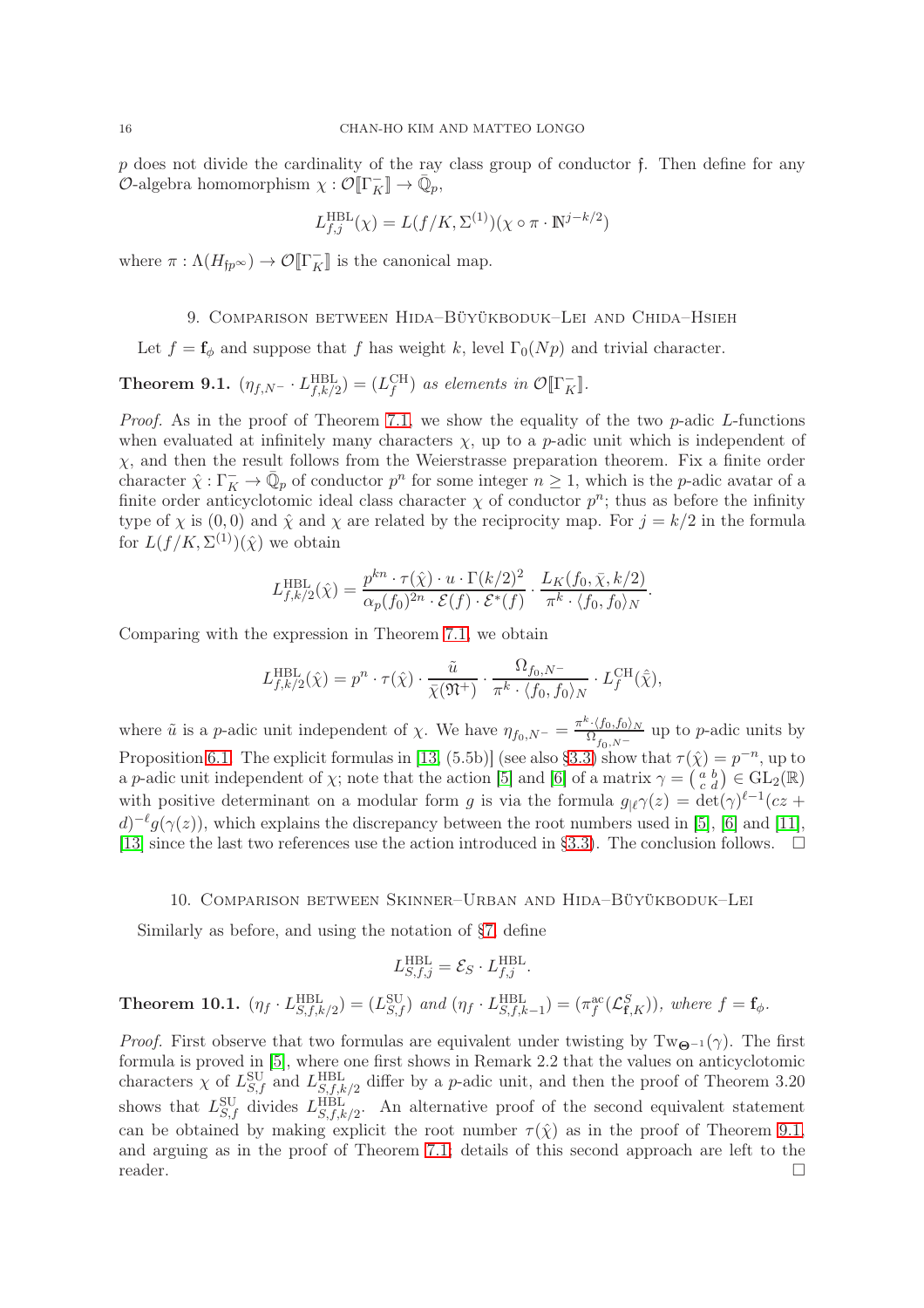#### 11. QUATERNIONIC TWO-VARIABLE  $p$ -ADIC  $L$ -FUNCTIONS

<span id="page-16-0"></span>The paper [\[23\]](#page-17-7) introduced a two-variable anticyclotomic p-adic L-function  $L_{\mathbb{I}}^{\text{LV}} \in \mathbb{I}[\Gamma_K^-]$ by means of big Gross points, an analogue in the definite setting of big Heegner points first introduced by Howard [\[14\]](#page-17-23). The function  $L^{\text{LV}}$  has been further studied in [\[8\]](#page-17-8) and [\[7\]](#page-17-9), and we recall now some of its properties. Let  $\phi : \mathbb{I} \to \overline{\mathbb{Q}}_p$  be an arithmetic morphism corresponding to the p-stabilization f of a p-ordinary newform  $f \in S_k(\Gamma_0(N))$ , and set  $L_f^{\text{LV}} = \pi_f(L_{\mathbb{I}}^{\text{LV}}) \in \mathcal{O}[\Gamma_K^-]$ , where  $\pi_f : \mathbb{I}[\![\Gamma_K^-]\!] \to \mathcal{O}[\![\Gamma_K^-]\!]$  is the identity map on  $\Gamma_K^-$  and the map  $\phi$  on  $\mathbb{I}$ . Then by [\[7,](#page-17-9) Theorem 3.14] we have  $(L_f^{\text{LV}}) = (L_f^{\text{CH}})$ . Theorem [9.1](#page-15-3) and Theorem [10.1](#page-15-2) show that

(11.1) 
$$
(L_{S,f}^{\text{SU}}) = ((\eta_{f_0}/\eta_{f_0,N^-}) \cdot L_{S,f}^{\text{LV}}).
$$

For each prime  $v \mid S$  in K, define the Euler factor

<span id="page-16-6"></span>
$$
\mathbb{E}_v(X) = \det \left( \text{Id} - X \text{frob}_{\ell} | (\mathbb{T}^{\dagger})^{I_v} \right)
$$

in I[X], where  $I_v$  is the inertia subgroup at v, and  $\mathbb{T}^{\dagger} = \mathbb{T} \otimes \Theta^{-1}$  is the central critical twist of Hida's big Galois representation  $\mathbb T$  attached to I. Then set  $\mathbb E_v = \mathbb E_v(\ell^{-1})$ , and define  $\mathbb{E}_{\ell} = \prod_{v|\ell} \mathbb{E}_v$  and  $\mathbb{E}_S = \prod_{\ell \in S} \mathbb{E}_{\ell}$ . Finally define  $L_{S,\mathbb{I}}^{\text{LV}} = \mathbb{E}_S \cdot L_{\mathbb{I}}^{\text{LV}}$ .

Let  $\eta_{\mathbb{I}}$  be Hida's congruence ideal defined in [\[12\]](#page-17-30), which satisfies the property that  $\phi(\eta_{\mathbb{I}})$  =  $\eta_f = \eta_{f_0}$ , up to p-adic units, for all  $\phi : \mathbb{I} \to \bar{\mathbb{Q}}_p$  of weight k, level  $\Gamma_0(Np)$  and trivial character. We also denote  $\eta_{\mathbb{I},N^-}$  be the congruence ideal relative to the N<sup>-</sup>-new quotient of the Hida-Hecke algebra, defined in [\[15,](#page-17-28) Definition 4.12], which satisfies the property that  $\phi(\eta_{I,N^-})$  =  $\eta_{f,N^-} = \eta_{f_0,N^-}$ , up to p-adic units, for all  $\phi : \mathbb{I} \to \overline{\mathbb{Q}}_p$  of weight k, level  $\Gamma_0(Np)$  and trivial character. The results explained in [\[15,](#page-17-28) §7] show that  $\eta_{\mathbb{I}}/\eta_{\mathbb{I},N^-}$  is a I-adic unit under our assumptions.

### Theorem 11.1.  $(L_{S,\mathbb{I}}^{\rm SU})=(L_{S,\mathbb{I}}^{\rm LV}).$

*Proof.* Let  $\phi_k : \mathbb{I} \to \overline{\mathbb{Q}}_p$  be an arithmetic prime corresponding to a modular form f of weight k and trivial character, and  $\chi : \Gamma_K^- \to \overline{\mathbb{Q}}_p^{\times}$  a character. Let  $\phi_{k,\chi} : \mathbb{I}[\Gamma_K^-] \to \overline{\mathbb{Q}}_p[\Gamma_K^-]$  be defined by  $(\phi_{k,\chi})_{\vert\mathbb{I}} = \phi + k$  and  $(\phi_{k,\chi})_{\vert\Gamma_K^-} = \chi$ . Since  $\eta_{\mathbb{I}}/\eta_{\mathbb{I},N^-}$  is an I-adic unit, the quotient  $\eta_f/\eta_{f,N^-}$ is a *p*-adic unit. Then for all such  $(\phi_k, \chi)$ , except possibly those corresponding to  $(\phi_{k_i}, \chi)$  for  $k_i$  in a finite set T of integers, we have by  $(11.1)$ 

(11.2) 
$$
(\phi_{k,\chi}(L_{S,\mathbb{I}}^{\text{SU}})) = (\phi_{k,\chi}(L_{S,\mathbb{I}}^{\text{LV}}))
$$

as O-ideals.

Now any morphism  $\vartheta : \mathbb{I}[\![\Gamma_K^-]\!] \to \bar{\mathbb{Q}}_p$  is of the form  $\vartheta = \varphi_{\psi}$  where  $\varphi = \vartheta_{|\mathbb{I}|}$  and  $\psi = \vartheta_{|\Gamma_K^-}$ , and  $\varphi_{\psi}(\sum_{n\geq 0} \alpha_n W^n) = \sum_{n\geq 1} \varphi(\alpha_n) \psi(W)^n$ . By the duality between Hecke algebras and p-adic modular forms,  $\varphi$  is a p-adic modular form. Since  $\bigcup_k S_k(\Gamma_0(Np))$  is p-adically dense in the space of p-adic modular forms, given any integer s we can choose an integer  $k \equiv 2 \pmod{p-1}$ with  $k \notin T$  such that  $\phi_k \equiv \phi \pmod{p^s}$ . This implies that if s is sufficiently big there exists k such that  $\phi_{k,\chi}(L_{S,\mathbb{I}}^{\text{SU}}) \equiv \phi(L_{S,\mathbb{I}}^{\text{SU}}) \pmod{p}$  and  $\phi_{k,\chi}(L_{S,\mathbb{I}}^{\text{LV}}) \equiv \phi(L_{S,\mathbb{I}}^{\text{LV}}) \pmod{p}$ . It follows from [\(11.2\)](#page-16-7) that  $\phi(L_{S,\mathbb{I}}^{\text{SU}})$  and  $\phi(L_{S,\mathbb{I}}^{\text{LV}})$  differ by a *p*-adic unit, for all  $\vartheta$ . The conclusion follows.  $\Box$ 

#### <span id="page-16-7"></span><span id="page-16-1"></span>**REFERENCES**

- <span id="page-16-2"></span>1. M. Bertolini and H. Darmon, Heegner points on Mumford-Tate curves, Invent. Math. 126 (1996), no. 3, 413–456. MR 1419003 (97k:11100)
- <span id="page-16-3"></span>2.  $\frac{1}{2}$ , Heegner points on Mumford-Tate curves. Invent. Math. 126 (1996), no. 3, 413-456. MR MR1419003 (97k:11100)
- <span id="page-16-4"></span>3.  $\_\_\_\_\$ , Iwasawa's main conjecture for elliptic curves over anticyclotomic  $\mathbb{Z}_p$ -extensions, Ann. of Math. (2) 162 (2005), no. 1, 1–64. MR 2178960 (2006g:11218)
- <span id="page-16-5"></span>4. Kenneth S. Brown, Cohomology of groups, Graduate Texts in Mathematics, vol. 87, Springer-Verlag, New York-Berlin, 1982. MR 672956 (83k:20002)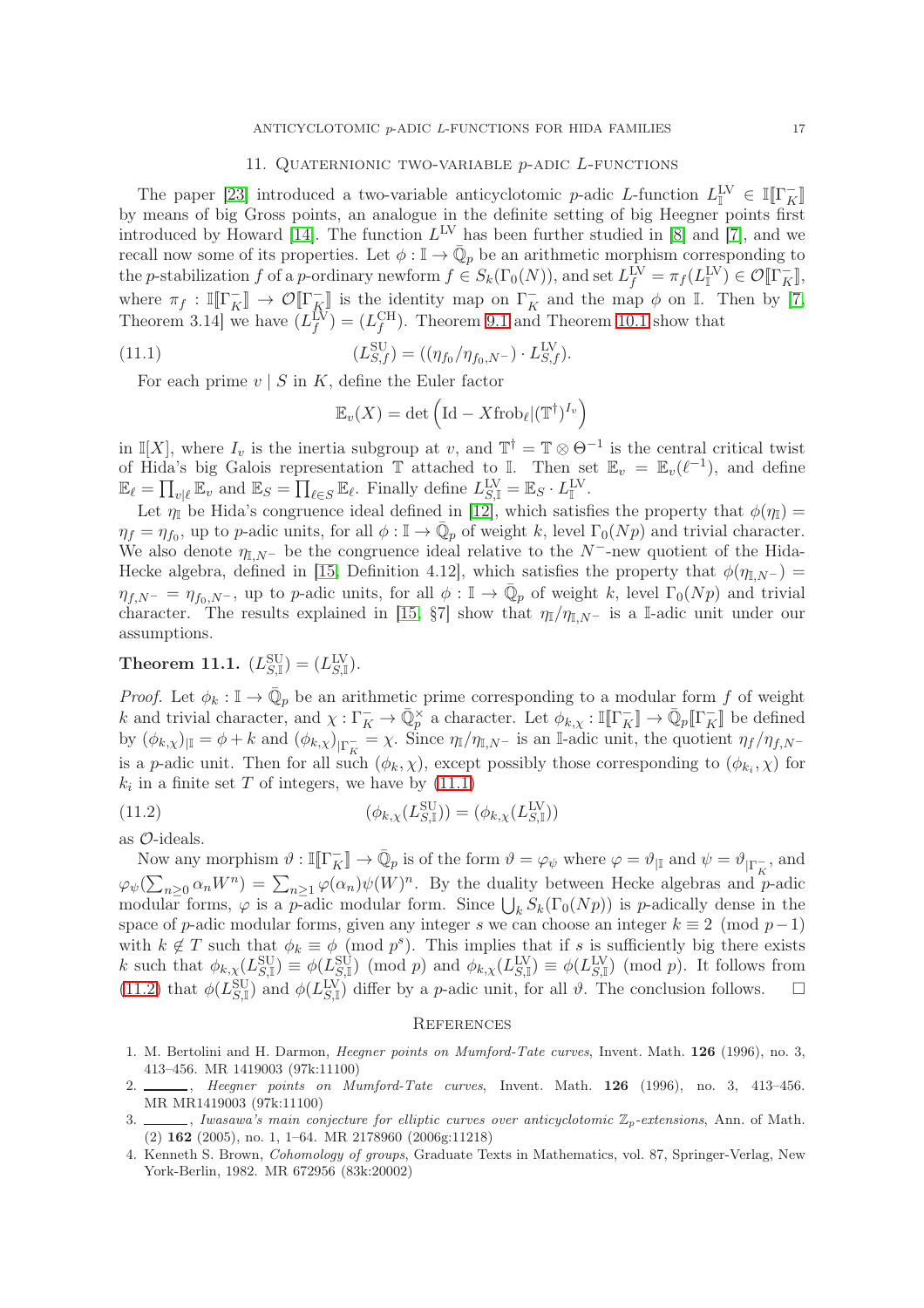- <span id="page-17-6"></span><span id="page-17-5"></span>5. Kâzim Büyükboduk and Antonio Lei, Anticyclotomic p-ordinary Iwasawa theory of elliptic modular forms, Forum Math. 30 (2018), no. 4, 887–913.
- <span id="page-17-9"></span> $\_\_$ , Iwasawa theory for  $GL_2 \times Res_{K/\mathbb{Q}}(GL_1)$ , Ann. Math. Qué. (2022).
- 7. Francesc Castella, Chan-Ho Kim, and Matteo Longo, Variation of anticyclotomic Iwasawa invariants in Hida families, Algebra and Number Theory 11 (2017), no. 10, 2339–2367.
- <span id="page-17-8"></span>8. Francesc Castella and Matteo Longo, Big Heegner points and special values of L-series, Ann. Math. Qué. 40 (2016), no. 2, 303–324.
- <span id="page-17-11"></span>9. Masataka Chida and Ming-Lun Hsieh, Special values of anticyclotomic L-functions for modular forms, J. Reine Angew. Math. 741 (2018), 87–131.
- <span id="page-17-16"></span>10. Fred Diamond and Jerry Shurman, A first course in modular forms, Graduate Texts in Mathematics, vol. 228, Springer-Verlag, New York, 2005. MR 2112196 (2006f:11045)
- <span id="page-17-0"></span>11. Haruzo Hida, A p-adic measure attached to the zeta functions associated with two elliptic modular forms. I, Invent. Math. 79 (1985), no. 1, 159–195.
- <span id="page-17-30"></span>12. Modules of congruence of Hecke algebras and L-functions associated with cusp forms, Amer. J. Math. 110 (1988), no. 2, 323–382. MR 935010 (89i:11058)
- <span id="page-17-10"></span>13.  $\_\_\_\_\$ , A p-adic measure attached to the zeta functions associated with two elliptic modular forms. II, Ann. Inst. Fourier (Grenoble) 38 (1988), no. 3, 1–83.
- <span id="page-17-23"></span>14. Benjamin Howard, Twisted Gross-Zagier theorems, Canad. J. Math. 61 (2009), no. 4, 828–887. MR 2541387 (2010k:11098)
- <span id="page-17-28"></span><span id="page-17-18"></span>15. Ming-Lun Hsieh, Hida families and p-adic triple product L-functions, Amer. J. Math. 143 (2021), no. 2, 411–532.
- <span id="page-17-20"></span>16. Henryk Iwaniec, Topics in classical automorphic forms, Graduate Studies in Mathematics, vol. 17, American Mathematical Society, Providence, RI, 1997.
- 17. Hervé Jacquet, Automorphic forms on GL(2). Part II, Lecture Notes in Mathematics, Vol. 278, Springer-Verlag, Berlin-New York, 1972. MR 0562503 (58 #27778)
- <span id="page-17-25"></span>18. Chan-Ho Kim, Anticyclotomic Iwasawa invariants and congruences of modular forms, Asian J. Math. 21 (2017), no. 3, 499–530.
- <span id="page-17-12"></span>19. Chan-Ho Kim and Matteo Longo, On the non-triviality of Rankin–Selberg L-values in Hida families, preprint.
- <span id="page-17-27"></span>20. Chan-Ho Kim and Kazuto Ota, One the quantitive variation on congruence ideals and integral periods of modular forms, preprint <https://arxiv.org/pdf/1905.02926.pdf> (2019).
- <span id="page-17-4"></span>21. Guido Kings, David Loeffler, and Sarah Livia Zerbes, Rankin-Eisenstein classes and explicit reciprocity laws, Camb. J. Math. 5 (2017), no. 1, 1–122.
- <span id="page-17-3"></span>22. Antonio Lei, David Loeffler, and Sarah Livia Zerbes, Euler systems for modular forms over imaginary quadratic fields, Compos. Math. **151** (2015), no. 9, 1585–1625.
- <span id="page-17-7"></span>23. Matteo Longo and Stefano Vigni, Quaternion algebras, Heegner points and the arithmetic of Hida families, Manuscripta Math. 135 (2011), no. 3-4, 273–328. MR 2813438 (2012g:11114)
- <span id="page-17-15"></span>24. J. Martinet, Algebraic number fields, ch. Character theory and Artin L-functions, pp. 1–77, Academic Press, New York, 1977.
- <span id="page-17-17"></span>25. Toshitsune Miyake, Modular forms, english ed., Springer Monographs in Mathematics, Springer-Verlag, Berlin, 2006, Translated from the 1976 Japanese original by Yoshitaka Maeda. MR 2194815 (2006g:11084)
- <span id="page-17-14"></span>26. Jürgen Neukirch, Algebraic number theory, Grundlehren der Mathematischen Wissenschaften [Fundamental Principles of Mathematical Sciences], vol. 322, Springer-Verlag, Berlin, 1999, Translated from the 1992 German original and with a note by Norbert Schappacher, With a foreword by G. Harder. MR 1697859 (2000m:11104)
- <span id="page-17-1"></span>27. B. Perrin-Riou, Fonctions l p-adiques associées à une forme modulaire et à un corps quadratique imaginaire., J. London Math. Soc. 38 (1988), no. 1, 1–32.
- <span id="page-17-26"></span>28. Robert Pollack and Tom Weston, Mazur–Tate elements of nonordinary modular forms, Duke Math. J. 156 (2011), no. 3, 349–385.
- <span id="page-17-24"></span>29.  $\ldots$ , On anticyclotomic  $\mu$ -invariants of modular forms, Compos. Math. 147 (2011), no. 5, 1353–1381. MR 2834724 (2012k:11174)
- <span id="page-17-19"></span>30. David Rohrlich, Root numbers, Arithmetic of L-functions (Cristian Popescu, Karl Rubin, and Alice Silverberg, eds.), IAS/Park City Math. Ser., vol. 18, AMS, 2011, pp. 353–448.
- <span id="page-17-21"></span><span id="page-17-13"></span>31. N. Shappacher, Algebraic hecke characters, vol. 1301, Springer-Verlag, Berlin, 1988.
- 32. Goro Shimura, The special values of the zeta functions associated with cusp forms, Comm. Pure Appl. Math. 29 (1976), no. 6, 783–804. MR 0434962 (55 #7925)
- <span id="page-17-29"></span><span id="page-17-22"></span>33.  $\ldots$ , On the periods of modular forms, Math. Ann. 229 (1977), no. 3, 211–221. MR 0463119 (57  $\#3080$ )
- <span id="page-17-2"></span>34. C. Skinner and Wei Zhang, Indivisibility of heegner points in the multiplicative case, preprint (2014).
- 35. Christopher Skinner and Eric Urban, The Iwasawa Main Conjectures for GL2, Invent. Math. 195 (2014), no. 1, 1–277. MR 3148103